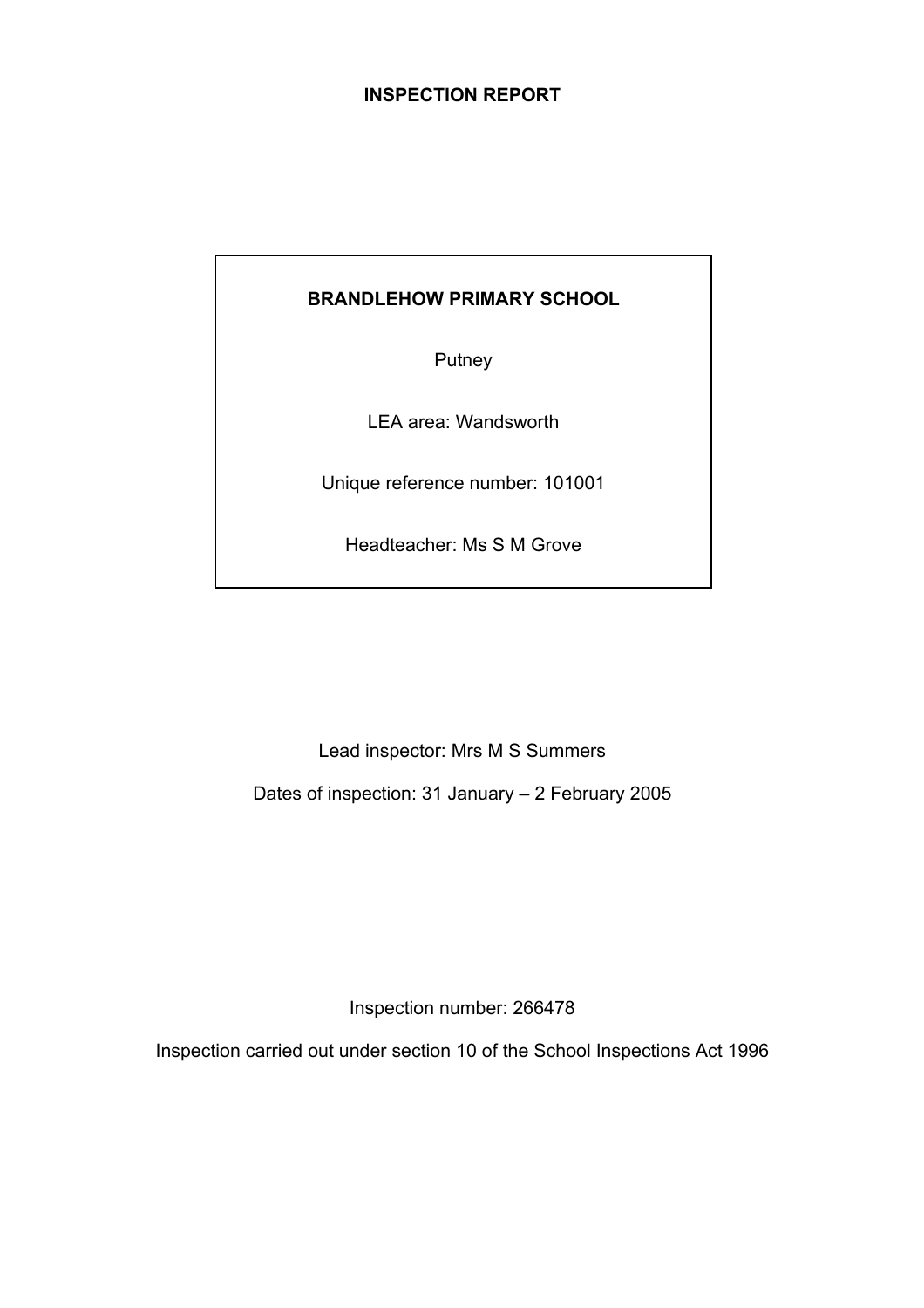#### © Crown copyright 2005

This report may be reproduced in whole or in part for non-commercial educational purposes, provided that all extracts quoted are reproduced verbatim without adaptation and on condition that the source and date thereof are stated.

Further copies of this report are obtainable from the school. Under the School Inspections Act 1996, the school must provide a copy of this report and/or its summary free of charge to certain categories of people. A charge not exceeding the full cost of reproduction may be made for any other copies supplied.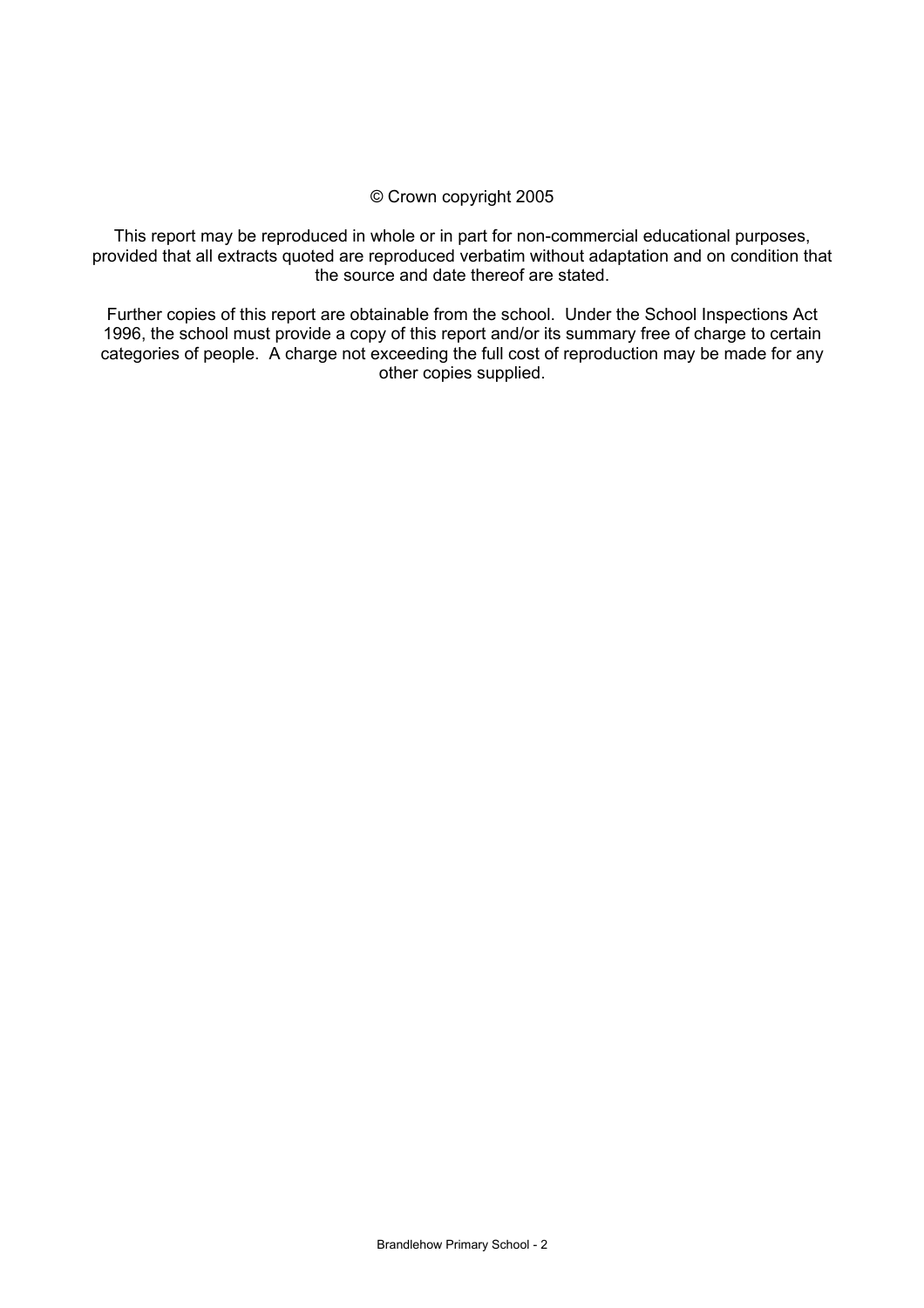# **INFORMATION ABOUT THE SCHOOL**

| Type of school:              | Primary                   |
|------------------------------|---------------------------|
| School category:             | Community                 |
| Age range of pupils:         | $3 - 11$                  |
| Gender of pupils:            | Mixed                     |
| Number on roll:              | 227                       |
| School address:              | Brandlehow Road<br>Putney |
| Postcode:                    | London<br><b>SW15 2ED</b> |
| Telephone number:            | 020 8874 5429             |
| Fax number:                  | 020 8875 9502             |
| Appropriate authority:       | Governing Body            |
| Name of chair of governors:  | Mrs J Nicholls            |
| Date of previous inspection: | 7 June 1999               |

## **CHARACTERISTICS OF THE SCHOOL**

This school is of average size and caters for 227 pupils between three and eleven years of age. Twenty-nine children attend the nursery, 12 part-time and the rest full time. The school roll has been rising steadily for the past five years as it has become more popular in the community and further afield. Most pupils live close to the school but a significant number live further afield, some in a different borough. Quite a high proportion starts or leaves the school at times other than the normal times of admission or transfer. This is mainly in the younger year groups. The school caters for pupils from a very wide mix of ethnic minority families. The largest group is of White-British origin but there are significant numbers from other cultural backgrounds. More pupils than in most schools speak English as an additional language but all of these are fluent English speakers. There are none in the early stages of learning the language. Pupils come from a range of different backgrounds; some from economically and socially privileged families but others are less advantaged. The number of pupils entitled to free school meals is broadly typical for this size of school. There are fewer pupils identified with special educational needs than in most schools of this size, although more than is usual have a statement of special educational need. These numbers vary considerably from year to year. Pupils' needs vary from dyslexia to emotional and behavioural difficulties. Attainment on entry has been broadly typical of children of this age for some years, but recently it has been above average.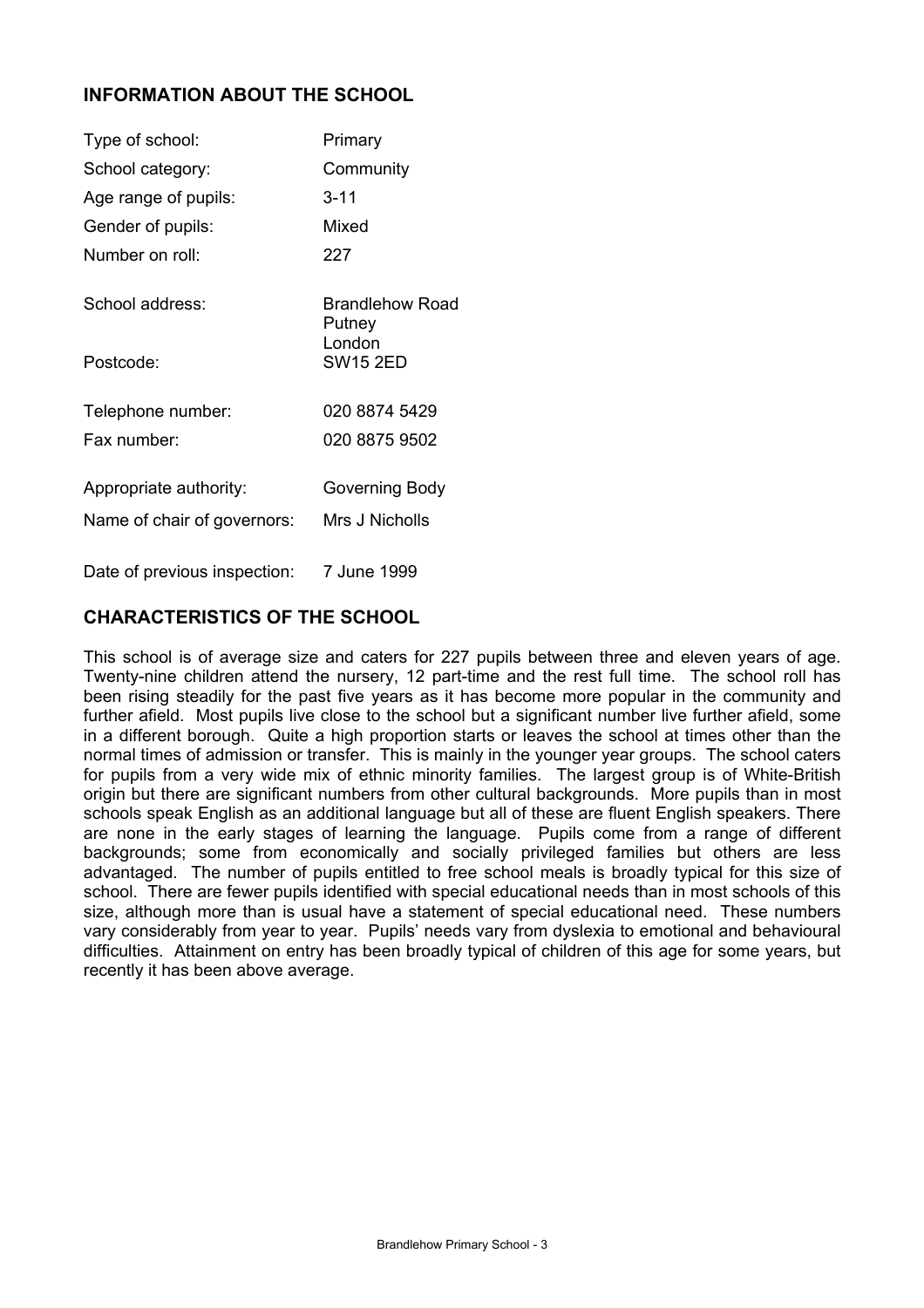# **INFORMATION ABOUT THE INSPECTION TEAM**

| Members of the inspection team |                      |                | <b>Subject responsibilities</b>                                                                                             |
|--------------------------------|----------------------|----------------|-----------------------------------------------------------------------------------------------------------------------------|
| 25455                          | <b>Mary Summers</b>  | Lead inspector | Design<br>English, Art and design,<br>and technology.                                                                       |
| 9007                           | Fran Luke            | Lay inspector  |                                                                                                                             |
| 32181                          | Maria Coles          | Team inspector | History,<br>Science, geography,<br>Religious Education, Foundation<br>Stage, English as an additional<br>language.          |
| 25787                          | <b>Edmond Morris</b> | Team inspector | Mathematics, Information<br>and<br>communication technology, Music,<br>Physical education,<br>Special<br>educational needs. |

The inspection contractor was:

ICP

 360 Lee Valley Technopark Ashley Road London N7 9LN

Any concerns or complaints about the inspection or the report should be made initially to the inspection contractor. The procedures are set out in the leaflet *'Complaining about Ofsted Inspections'*, which is available from Ofsted Publications Centre (telephone 07002 637833) or Ofsted's website (www.ofsted.gov.uk).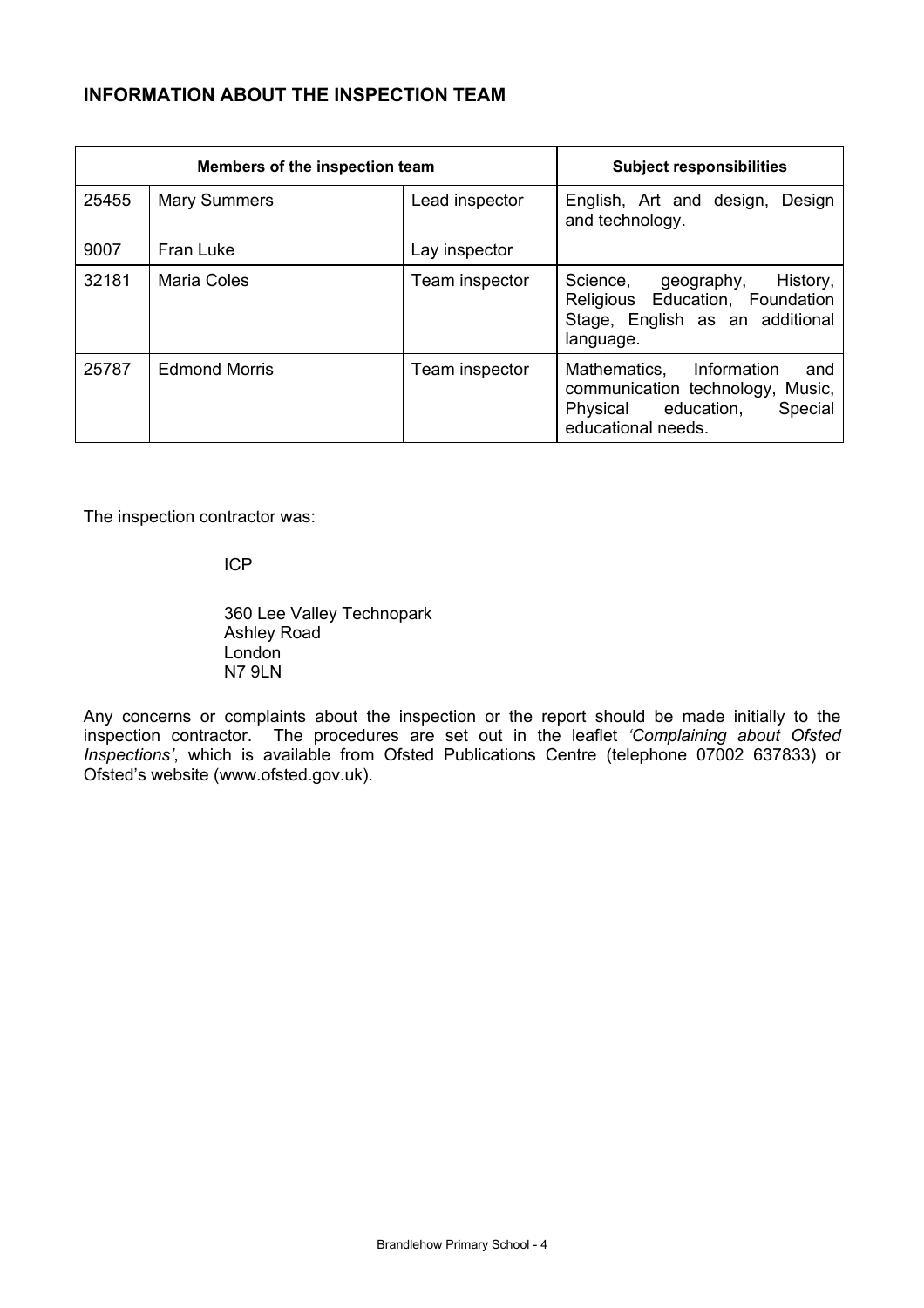# **REPORT CONTENTS**

|                                                                                                                                    | Page |
|------------------------------------------------------------------------------------------------------------------------------------|------|
| PART A: SUMMARY OF THE REPORT                                                                                                      | 6    |
| <b>PART B: COMMENTARY ON THE MAIN INSPECTION FINDINGS</b>                                                                          |      |
| <b>STANDARDS ACHIEVED BY PUPILS</b>                                                                                                | 9    |
| Standards achieved in areas of learning, subjects and courses                                                                      |      |
| Pupils' attitudes, values and other personal qualities                                                                             |      |
| <b>QUALITY OF EDUCATION PROVIDED BY THE SCHOOL</b>                                                                                 | 12   |
| Teaching and learning<br>The curriculum<br>Care, guidance and support<br>Partnership with parents, other schools and the community |      |
| <b>LEADERSHIP AND MANAGEMENT</b>                                                                                                   | 16   |
| PART C: THE QUALITY OF EDUCATION IN AREAS OF LEARNING,<br><b>SUBJECTS AND COURSES</b>                                              | 18   |
| AREAS OF LEARNING IN THE FOUNDATION STAGE                                                                                          |      |
| <b>SUBJECTS IN KEY STAGES 1 AND 2</b>                                                                                              |      |
| PART D: SUMMARY OF THE MAIN INSPECTION JUDGEMENTS                                                                                  | 30   |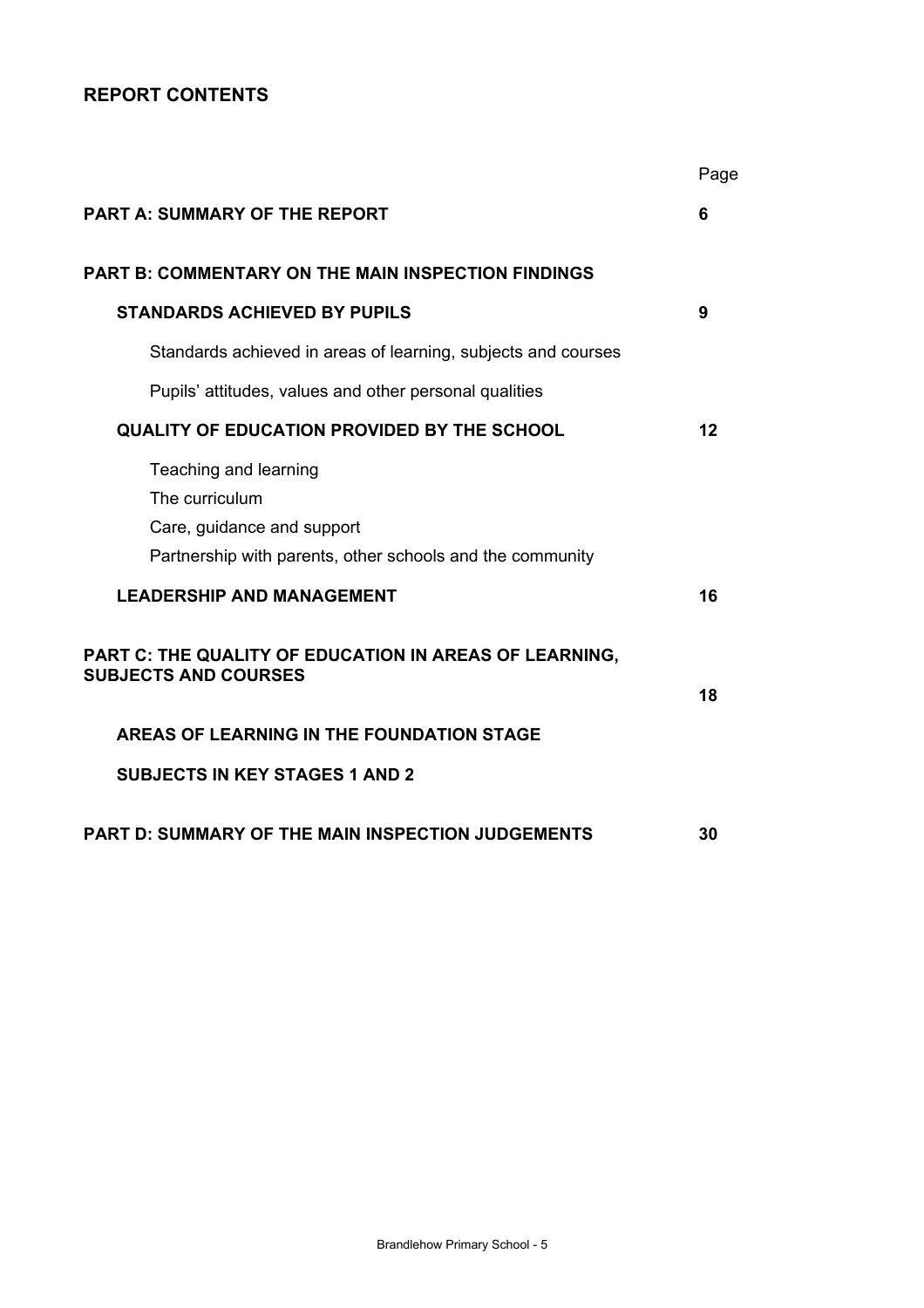# **PART A: SUMMARY OF THE REPORT**

### **OVERALL EVALUATION**

Brandlehow Primary is a **good** and effective school. It is led and managed successfully and this ensures that the teaching is good and pupils of all capabilities achieve well. Current standards are above average in English, mathematics and science. The high spending per pupil means that value for money overall is satisfactory.

The school's main strengths and weaknesses are:

- The quality of teaching and learning is good and the vast majority of pupils achieve well.
- Pupils reach above average standards for their age in many subjects. Standards in information and communication technology are much higher than in most schools.
- Children get a really good start to their education in the nursery and mixed Reception and Year 1 classes.
- Handwriting and presentation are unsatisfactory.
- The headteacher provides very good leadership to the school's work. Senior managers play a significant role in the successful management of the school.
- Pupils are supported very well in their personal developments so they become confident, enthusiastic and interested learners.
- The curriculum is planned effectively and subjects are linked in such a way as to make learning stimulating and exciting for the pupils.
- Links with other schools are excellent. Links with parents and the community are very good and have a considerable impact on pupils' learning.
- Teaching assistants are not always used effectively to benefit pupils' learning.

The school has made good improvement since it was last inspected in June 1999. Standards, although they dipped last year, continue to be above average and have risen to well above average in information and communication technology. The quality of teaching and learning has improved, particularly in the nursery where some weaknesses were identified at the last inspection. Virtually all the key issues identified by the last inspection have been addressed successfully, although the presentation of pupils' work still requires some improvement.

| <b>Results in National</b><br>Curriculum tests at the end |      | similar schools |      |      |
|-----------------------------------------------------------|------|-----------------|------|------|
| of Year 6, compared with:                                 | 2002 | 2003            | 2004 | 2004 |
| English                                                   |      | $A^*$           |      | ь    |
| mathematics                                               |      | В               |      | ь    |
| science                                                   |      |                 |      |      |

#### **STANDARDS ACHIEVED**

*Key: A - well above average; B – above average; C – average; D – below average; E – well below average Similar schools are those whose pupils attained similarly at the end of Year 2.* 

Pupils' achievement is **good.** Standards fell last year because of the high proportion of pupils in Year 6 who had special educational needs. Two of these pupils had a statement of special educational need. Standards were well below average in science, although they were still above average in English and mathematics when compared with similar schools. The school was expecting these results because it tracks pupils' progress carefully. School records confirm that the achievements of most pupils in that year group were in line with their capabilities. The number of pupils taking the tests was also very small and therefore the results should be viewed with caution. Many achieved well in mathematics and writing, but not so well in reading and science. This year, standards are likely to rise. Pupils in Year 6 are on track to reach levels above those expected for their age in English, mathematics and science. Pupils in Year 2 achieve very successfully and look likely to reach well above average standards in reading, writing and mathematics. Pupils with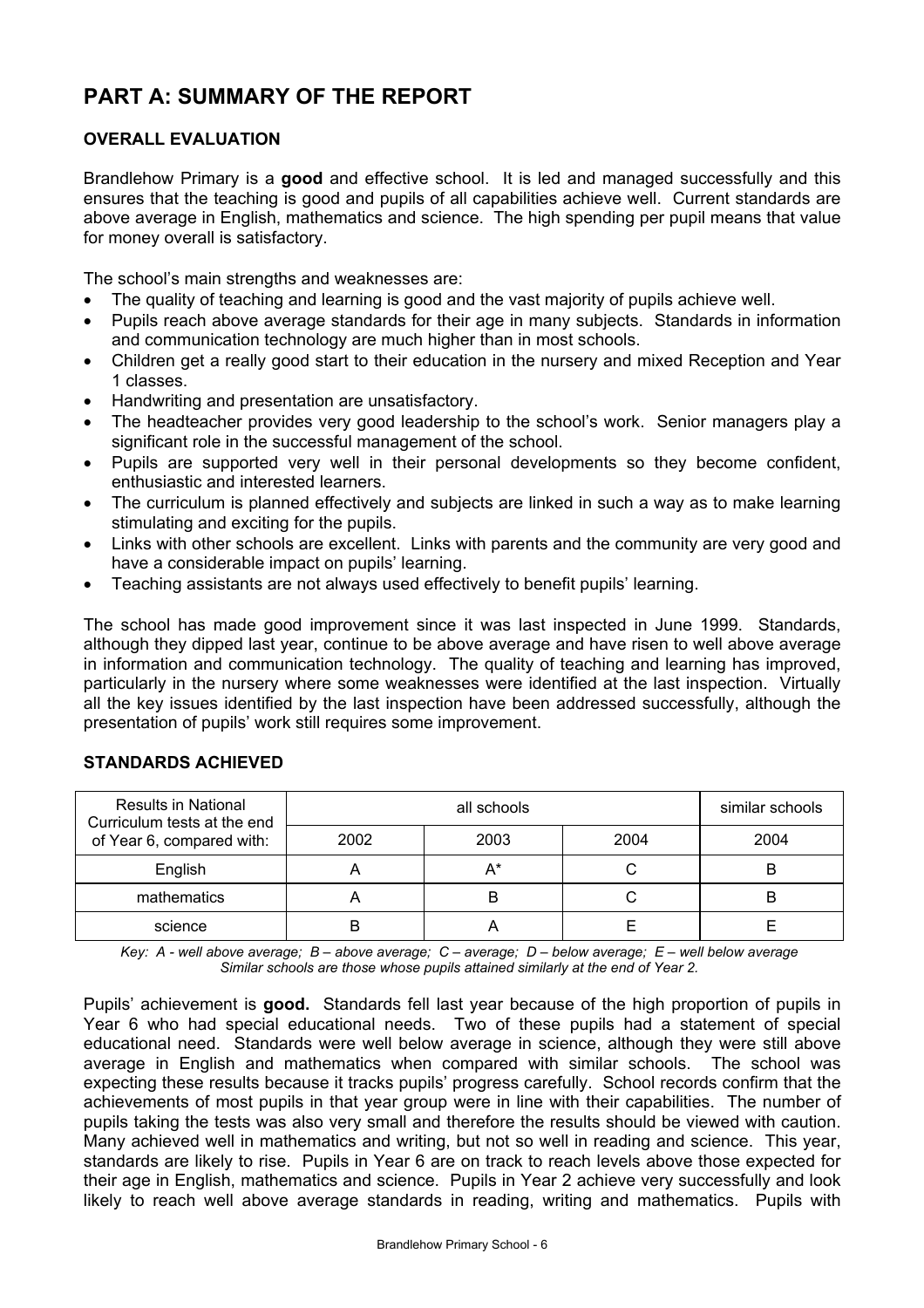special educational needs and those with English as an additional language are currently making good progress because of the support they receive. The brightest pupils are challenged and reach high standards. Standards in information and communication technology are well above those expected in primary schools in all year groups. Standards in history are also above average and those in religious education exceed the expectations of the locally agreed syllabus. Handwriting and presentation, however, are unsatisfactory throughout the school. Children in the nursery and Reception classes achieve very well because of very effective teaching and curriculum organisation. Many children are on course to exceed the early learning goals at the end of the Reception year in all the areas of learning.

Provision for pupils' spiritual, moral, social and cultural developments are **very good**. As a result, pupils have high levels of respect for one another's views and beliefs. Their very good behaviour and enthusiasm for school and for learning generally, have a significant impact on their achievement. Levels of attendance and punctuality are satisfactory.

### **QUALITY OF EDUCATION**

The school provides a **good** quality of education for its pupils. Teaching and learning are **good** and this is why pupils achieve well. Teaching is especially successful in the Foundation Stage and in Years 1, 2 and 5. Pupils in these year groups make very good progress. Teachers plan work which is matched successfully to pupils' different needs, whether they have special educational needs, English as an additional language or if they are especially bright for their age. Assessment systems are well organised and have been improved in science this year. This has led to a rise in standards. The lessons interest and challenge pupils who work hard and always try to do their best. Careful pupil management ensures there is a calm and positive learning environment where little time is wasted. Good use of information and communication technology captures pupils' interest and aids their learning. Homework is organised carefully and parents really appreciate this. It helps pupils to practise what they learn in school, as well as encouraging them to be independent learners. Teachers do not always direct the work of assistants appropriately to ensure their skills are put to best use. Pupils benefit from a good curriculum. This is made more interesting by an extensive range of extra curricular clubs, visits to places of educational interest and events such as International Week and Black History month. Pupils are safe, cared for and supported effectively. They feel comfortable in school and ready to learn. Partnerships with parents are very good. Parents play a significant part in supporting their children's work and achievement. Very effective links with the local community and excellent links with other schools provide a wealth of useful experiences and opportunities to stimulate and interest pupils.

### **LEADERSHIP AND MANAGEMENT OF THE SCHOOL**

Leadership and management are **good** overall. The school is led very effectively by the headteacher, ably assisted by senior members of staff, who provide very good role models and act as coaches to less experienced colleagues. Effective management systems mean that the school runs smoothly and that new teachers are inducted efficiently to its policies and procedures. Good self-evaluation systems ensure that it continues to improve. The governing body supports the school successfully through effective monitoring systems and active participation in events. There are some minor items of legally required information, missing from the school prospectus and governors' annual report to parents.

### **PARENTS' AND PUPILS' VIEWS OF THE SCHOOL**

Parents are very happy with the school's work and really appreciate the efforts of staff in teaching and caring for their children. A few parents are worried about levels of communication, but inspection evidence does not support these concerns. Pupils are very pleased with what the school offers them. They confirm they find the work interesting and especially enjoy all the special events and activities which are organised for them.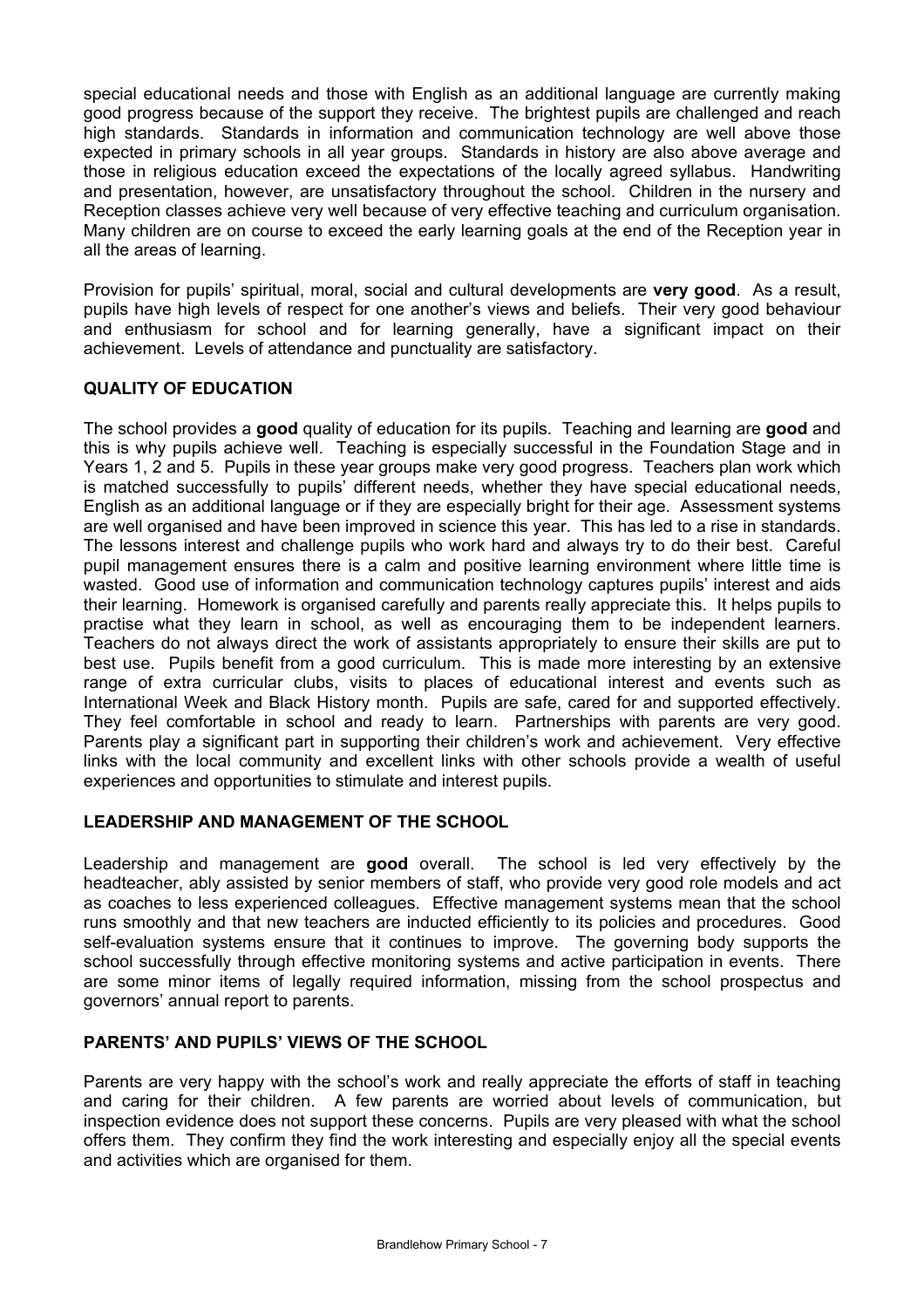### **IMPROVEMENTS NEEDED**

The most important things the school should do to improve are:

- improve standards of handwriting across the school.
- ensure that all teaching assistants are deployed and used effectively to contribute to pupils' learning.

and, to meet statutory requirements:

• ensure that the school prospectus and governors' annual report to parents contain all items of legally required information.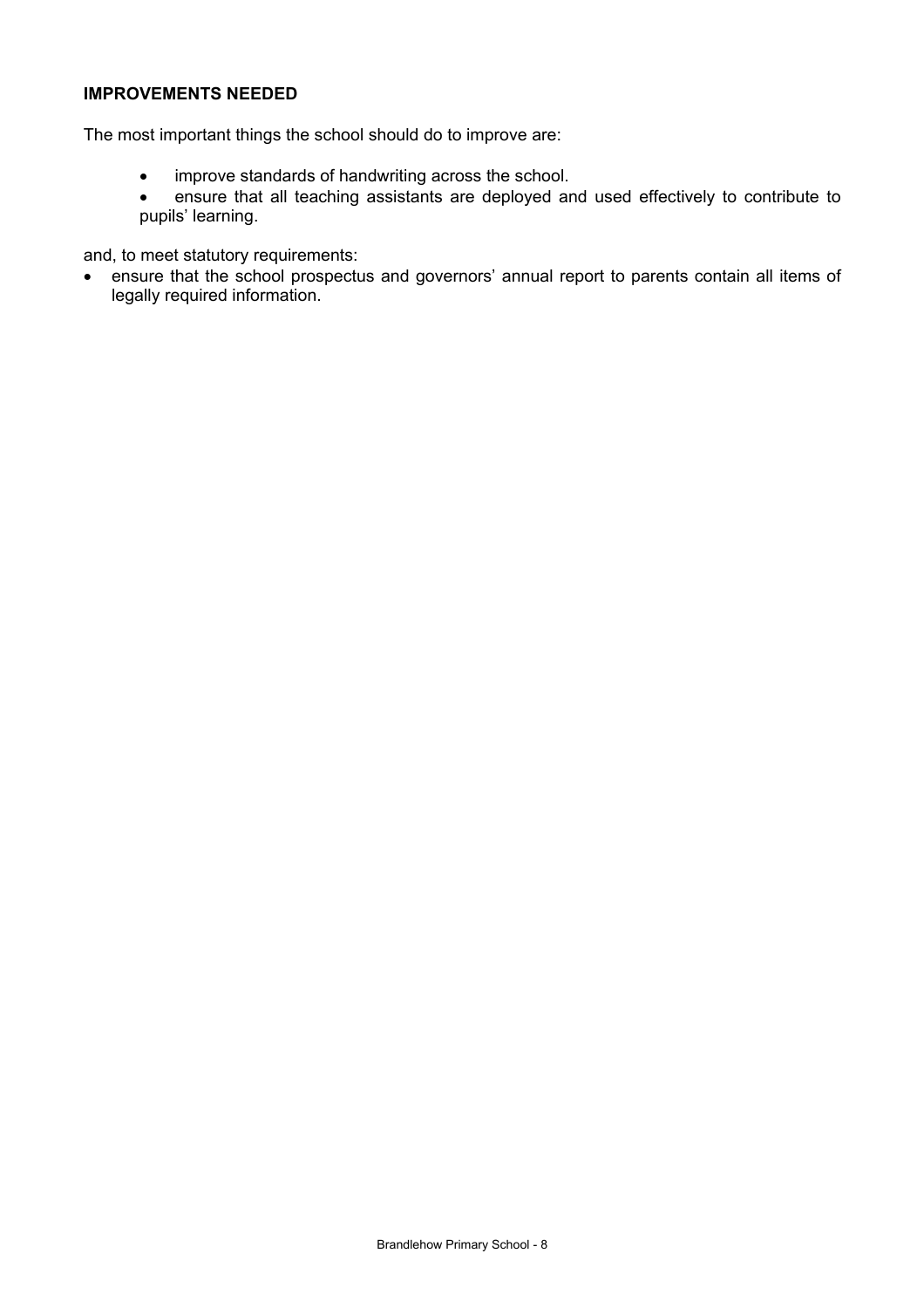# **PART B: COMMENTARY ON THE INSPECTION FINDINGS**

## **STANDARDS ACHIEVED BY PUPILS**

### **Standards achieved in areas of learning, subjects and courses**

Pupils' achievement is good overall. Current standards are above average in English, mathematics and science. Children in the Foundation Stage and in Years 1 and 2 achieve very well because of the very good provision in these classes.

#### **Main strengths and weaknesses**

- Standards fell significantly in the national tests for pupils in Years 2 and 6 in 2004.
- Standards are set to rise this year.
- Children in the Foundation Stage and in Years 1 and 2 achieve highly because of very good teaching.
- Achievement in information and communication technology is very good.
- All pupils, no matter what their capabilities, make good progress.
- Pupils achieve well in religious education and history.
- Standards of handwriting and presentation are below average.

#### **Commentary**

#### *Standards in national tests at the end of Year 2 – average point scores in 2004*

| Standards in: | School results | National results |
|---------------|----------------|------------------|
| reading       | 14.6 (17.0)    | 15.8 (15.7)      |
| writing       | 11.4 (14.9)    | 14.6 (14.6)      |
| mathematics   | 15.7 (17.4)    | 16.2(16.3)       |

*There were 32 pupils in the year group. Figures in brackets are for the previous year* 

#### *Standards in national tests at the end of Year 6 – average point scores in 2004*

| Standards in: | School results | <b>National results</b> |
|---------------|----------------|-------------------------|
| English       | 27.6 (30.5)    | 26.9 (26.8)             |
| mathematics   | 27.6 (27.5)    | 27.0 (26.8)             |
| science       | 27.3 (31.0)    | 28.6 (28.6)             |

*There were 21 pupils in the year group. Figures in brackets are for the previous year* 

1. Results in last year's national tests showed a significant fall in standards in both Year 2 and Year 6. Standards in Year 2 were below average in mathematics and well below average in reading. They were in the lowest five per cent of schools in the country for writing. This contrasts with very high standards achieved in the previous two years. Very few pupils reached higher levels in the tests and many pupils did not reach the national expectations for their age.

2. In Year 6, although standards were broadly average in English and mathematics, they were well below average in science. In the previous two years, standards had been high in all subjects, with results in English being in the top five per cent of schools in the country in 2003. The progress of pupils in both year groups during their time at school had been tracked carefully and so the school was expecting this dip. There were significantly more pupils with special educational needs in each year group, far more than in previous years. In Year 6 for instance, more than a third of the cohort were on the special needs register out of a total of 21 pupils. Two of these pupils had a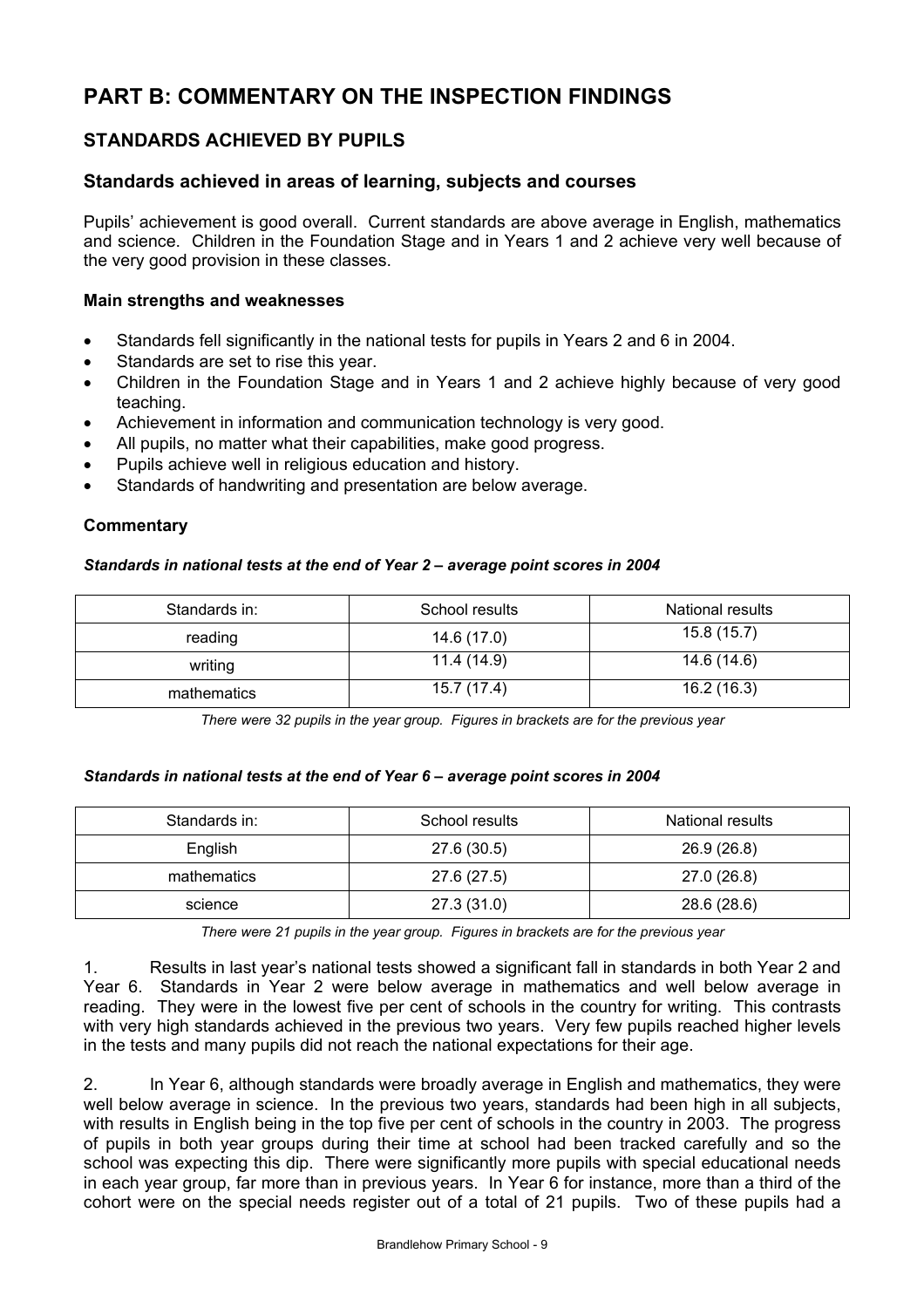statement of special educational need. This was also a small cohort, with each child representing a high percentage and therefore the results need to be viewed with caution. Similarly in Year 2, more pupils had been identified in the Foundation Stage as having significantly greater needs than in most other year groups.

3. Although standards were low, the vast majority of pupils achieved appropriately in relation to their capabilities. School records and assessments showed that nearly all pupils had progressed at a good rate during their time at school. Nearly all pupils with special educational needs had made the progress expected of them in their individual education plans. The brightest pupils and those with English as an additional language achieved well.

4. This year, standards look likely to rise substantially. Pupils in Year 2 are on track to reach standards which are well above those expected for their age in reading, writing and mathematics and information and communication technology by the end of the year. Standards in science, history and religious education are above average.

5. In Year 6, there is a similar picture. Pupils look likely to reach standards above those expected nationally in English, mathematics and science. Standards in information and communication technology are well above average. Standards in religious education exceed those of the locally agreed syllabus and in history they are above average.

6. Pupils' achievement is good overall. Teachers cater well for pupils of different capabilities. The brightest pupils are effectively challenged in lessons and the school's assessment systems ensure that pupils who are not making enough progress are targeted for more support. Pupils with special educational needs and those for whom English is an additional language also achieve well.

7. The pupils currently in Year 3, who reached lower levels in last year's tests, are being effectively supported. An intensive programme to raise levels of literacy is in place and this is showing signs of success.

8. Children in the Foundation Stage achieve very well. Levels of attainment on entry vary considerably from year to year. Usually, the level is in line with that normally found in most schools, but recently more children have good attainments on entry. Children are highly motivated and teachers build successfully upon these positive attitudes. Most children are on track to meet or exceed the levels expected of them by the end of the Reception year. A good many are likely to exceed the early learning goals in personal, social and emotional development, communication, language and literacy, physical and mathematical development and knowledge and understanding of the world. Attainment in creative development is satisfactory because there are fewer opportunities for them to use their imagination.

9. Handwriting and presentation are unsatisfactory. Handwriting is not taught in a satisfactory way in younger classes and pupils develop bad habits in letter formation and pencil grip. Expectations that pupils will take pride and present their work neatly are not high enough.

### **Pupils' attitudes, values and other personal qualities**

Pupils' attitudes to school and their behaviour are very good**.** The school provides very effectively for pupils' spiritual, moral, social and cultural development. The levels of attendance and punctuality to school are satisfactory.

### **Main strengths and weaknesses**

- Pupils are very interested in all the activities provided for them both in and out of the classroom.
- Behaviour is very good.
- Pupils form very positive relationships with each other and with adults and feel safe and secure as they are free from harassment.
- Pupils take their additional responsibilities seriously and gain great benefit from them.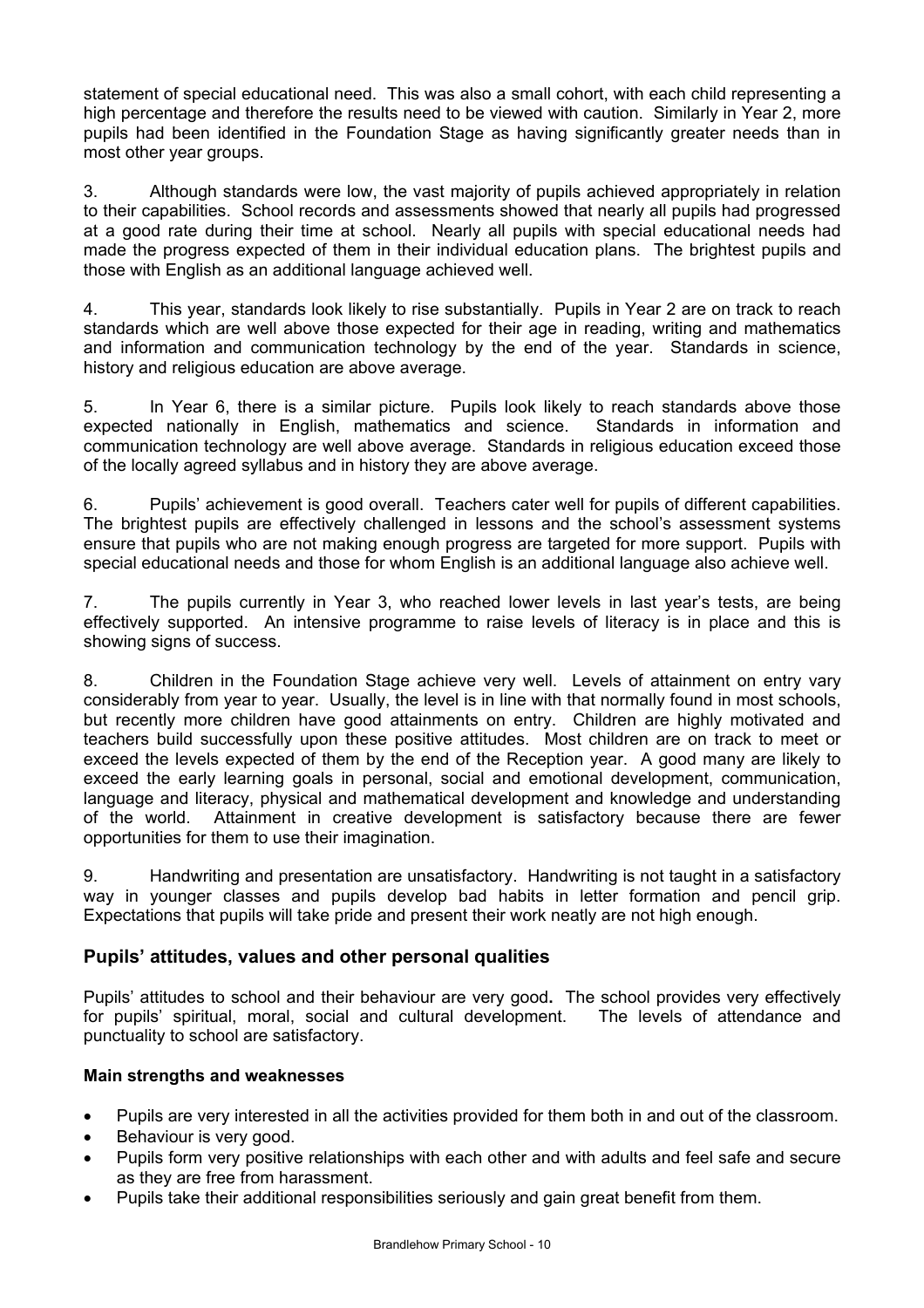- Levels of confidence and self esteem are very high.
- Provision for pupils' spiritual, moral and social development is very good.

### **Commentary**

10. Pupils' very good attitudes and their eagerness to learn contribute to a positive and productive atmosphere in the school. Pupils work hard and enjoy learning. They work sensibly and co-operate very well with each other. Adults' positive approach to behaviour management ensures a calm atmosphere and very good behaviour. Pupils show a very high level of respect for each other and for all adults in the school. They show a great deal of interest in school life including the many after-school clubs.

11. Relationships are very good. The school has very effective procedures in place to deal with any harassment. Pupils are confident that adults deal very quickly with any issues. As a result, pupils feel comfortable and safe in the school environment. There have been no exclusions over the past school year. This shows the very high standards of pupils' behaviour and the effectiveness of the school's strategies to combat bullying and harassment.

12. There are good opportunities for pupils to take additional responsibilities, acting as monitors around the school and as members of the school council. They respond enthusiastically to these opportunities, which help to promote high levels of confidence and self-esteem.

13. Pupils with special educational needs who have emotional and behavioural difficulties are well managed in class and during breaks from lessons. A positive and consistent approach enables them to be fully included in all activities and ensures that their behaviour does not adversely affect their own learning or that of others.

14. Pupils' spiritual, moral, social and cultural developments are very good. Spiritual development is supported through relevant and interesting assemblies, in which pupils show respect and are encouraged to reflect about their feelings and beliefs. It is also very well supported through the personal, social and health education programme and religious education lessons.

15. Provision for moral and social development is also very good. Pupils are encouraged to think of others, for example, by raising and collecting funds for charities. They have a good level of understanding of right and wrong. They are aware of the impact of their actions on others and the responsibilities of living in a community. This is supported through the school's very good links with the community and involvement in a wide range of sporting and other activities across the borough.

16. Provision for pupils' cultural development is very good and has improved significantly since the last inspection. The school has many initiatives in place to increase pupils' level of understanding of how others live and, as a result, they are very well prepared for life within a multicultural society. Letters exchanged with pupils in a range of European countries, for example, foster a good understanding of cultural differences.

#### *Attendance in the latest complete reporting year (%)*

| Authorised absence |     | Unauthorised absence |     |
|--------------------|-----|----------------------|-----|
| School data        | 5.0 | School data          |     |
| National data      |     | National data        | J.4 |

*The table gives the percentage of half days (sessions) missed through absence for the latest complete reporting year.*

17. The school has a range of methods in place to monitor and encourage good attendance and punctuality. Consequently, most pupils attend regularly and arrive punctually each morning.

# **QUALITY OF EDUCATION PROVIDED BY THE SCHOOL**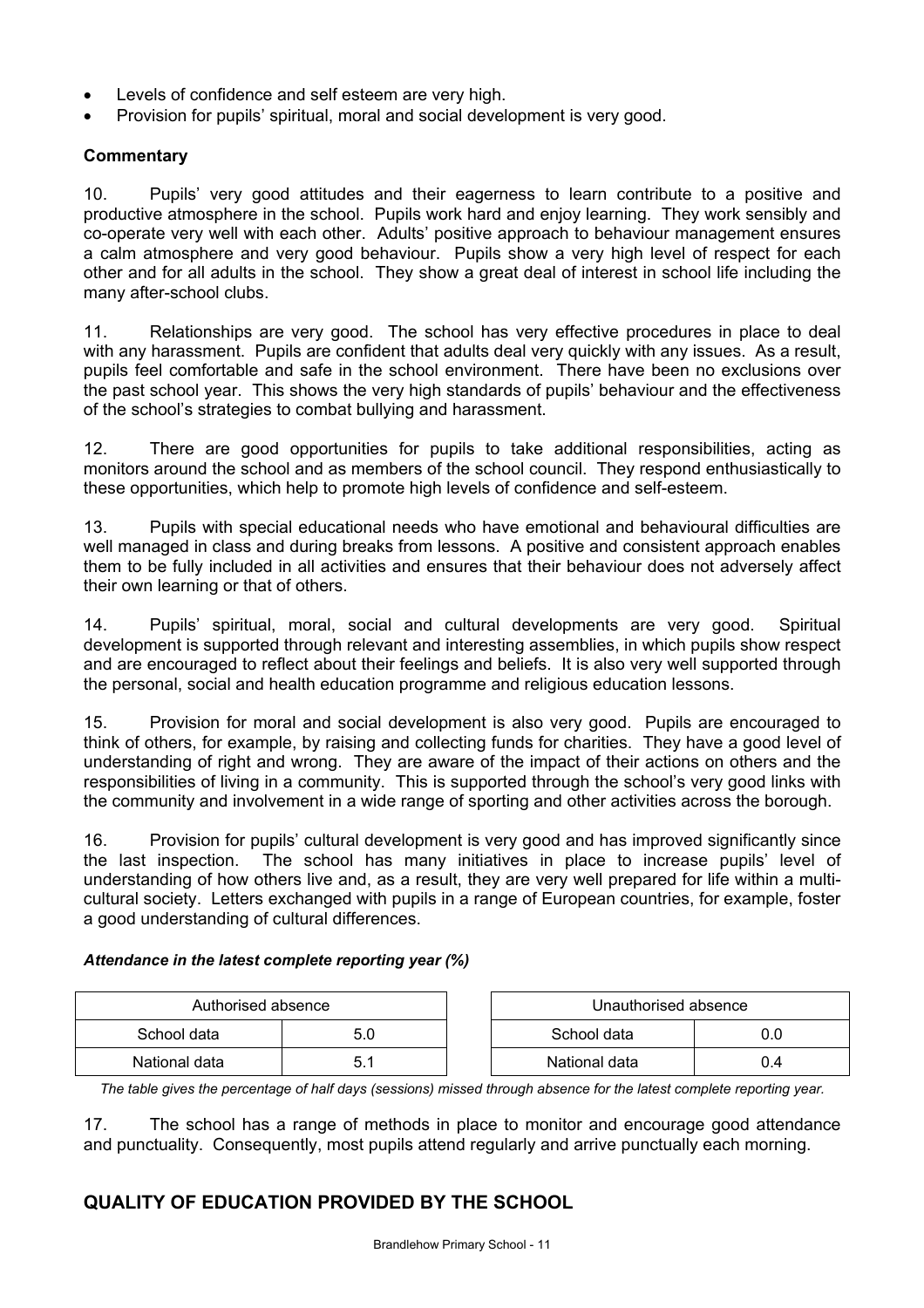Pupils benefit from a good quality of education. Teaching, learning, assessment and the curriculum are all good. There is a very good range of extracurricular activities to enrich children's learning. Accommodation and resources are good, as are pupils' welfare, care health and safety. The links with parents are good, while those with the community are very good and with other schools and colleges, excellent.

# **Teaching and learning**

Teaching and learning are good. They are especially good in the Foundation Stage and in Years 1, 2 and 5. Assessment procedures are effective and ensure that pupils' progress is carefully monitored throughout their time at school.

### **Main strengths and weaknesses**

- Teachers have very high expectations of their pupils. They set work which challenges them very effectively and enables them to achieve well.
- Teachers manage their classes very successfully so that there is a calm, positive learning atmosphere that is conducive to good learning.
- The school's good range of books and equipment is used effectively by teachers to make lessons interesting and to help pupils learn effectively.
- Carefully set homework enables pupils to practise and develop skills they have learned in school.
- The work of support assistants is not always planned carefully enough to ensure that they have a positive impact on pupils' learning.

### **Commentary**

#### *Summary of teaching observed during the inspection in 40 lessons*

| Excellent | Very good | Good     | Satisfactory | Unsatisfactory | Poor     | Very Poor |
|-----------|-----------|----------|--------------|----------------|----------|-----------|
| კ (8%)    | 12 (30%)  | 14 (35%) | 11 (27%)     | $0(0\%)$       | $0(0\%)$ | $0(0\%)$  |

*The table gives the number of lessons observed in each of the seven categories used to make judgements about lessons; figures in brackets show percentages where 30 or more lessons are seen.* 

18. Teaching and learning have improved since the school's last inspection, particularly in the Foundation Stage where some weaknesses were identified previously. Now, teaching and learning in the nursery and Reception classes are very good and this helps children make a very positive start to their school careers. Teachers in these classes have a very clear understanding of the needs of young children and plan very effectively to meet their different needs. This planning is based on detailed, regular and thorough assessments which provide a great deal of extremely useful information. Teachers are very skilled at ensuring that children in mixed Reception and Year 1 classes receive the correct provision.

19. In the rest of the school, the teaching is good overall. It is very good in Years 1, 2 and 5. In these classes, teachers' sheer enthusiasm plays a major part in motivating the pupils and increasing their self esteem. These pupils experience a great deal of success because teachers provide work at just the right levels to challenge and move them on. They are eager and attentive learners, who put a great deal of effort into their work, although they could take more pride in its presentation. In an excellent Year 5 English lesson, the pupils did not want to stop working on the plans for the characters in their stories even when it was time for lunch. They were inspired by the teacher's enthusiastic presentation and wanted to fulfil her high expectations.

20. Pupils settle quickly to their work and waste little time because teachers have established clear guidelines for their behaviour. This makes for a very positive atmosphere in lessons, where the main focus is on learning. Teachers establish good relationships with their pupils and this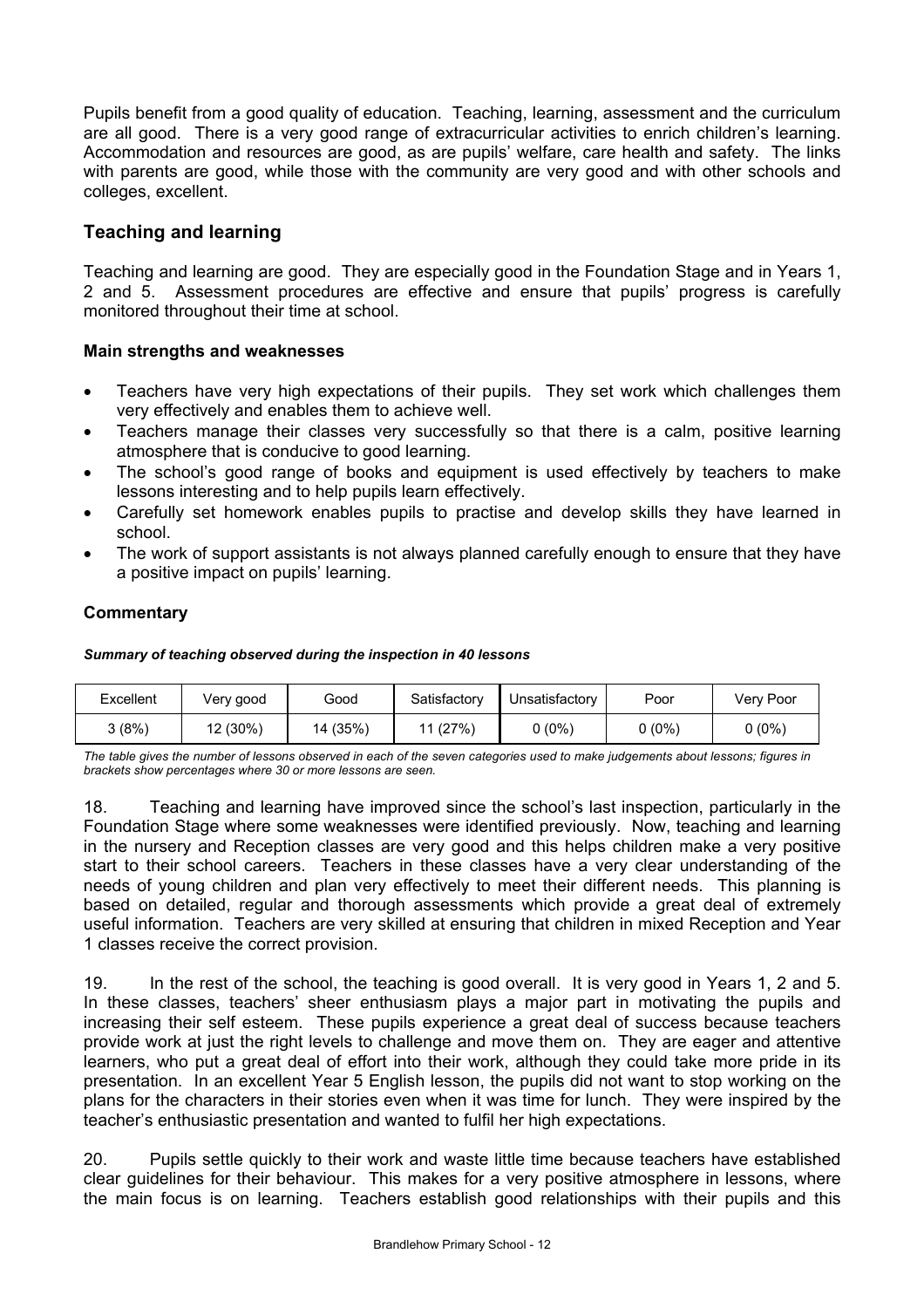makes them keen to do their best. In a very good Year 2 lesson, the teacher engaged all the pupils' attention by using a hand puppet to teach them about letter sounds and spelling patterns. She knew the pupils' abilities so well that she could challenge each one of them through effective questioning. Although the pupils were excited by the lesson, they knew exactly the boundaries for their behaviour and responded appropriately.

21. The school has a good range of books and equipment to support teaching and learning. Teachers use interactive whiteboards very effectively to present lessons and to focus pupils' attention. Pupils are confident users of information and communication technology and computers are used very successfully to help pupils learn.

22. Teachers give good support in class to pupils who have special educational needs. They plan work at an appropriate level to support pupils' good achievement. Pupils with statements of special educational need are often supported very effectively by their learning support assistants and make good progress towards the targets in their individual education plans. However, in some classes, teaching assistants are not always used effectively in lessons. They sometimes miss opportunities to help and encourage less confident pupils to take an active part in discussion.

23. The school has developed a very successful homework policy and there is no doubt that this, combined with pupils' enthusiasm and parents' support, plays a significant part in pupils' good achievement. Parents receive good advice about how to support their children. Reading and spelling homework is given regularly and, in the best cases, spellings are set for each individual pupil. Investigative work and projects are also set to encourage pupils to develop independence in their learning.

## **The curriculum**

Curriculum provision is good throughout the school. It is enriched by a very good level and range of additional activities. The accommodation and resources are good overall.

### **Main strengths and weaknesses**

- There are very many opportunities for all pupils to participate in a wide range of interesting and stimulating activities during and outside the school day.
- Pupils are prepared well for the next stage in their education.
- Outdoor play facilities for Reception children are not as extensive as for those in the nursery.

### **Commentary**

24. The curriculum fully meets statutory requirements, including those for religious education and the daily act of worship. There is suitable provision for sex and drug abuse education and good provision for personal, social, citizenship and health education. The curriculum is good throughout the school, including the nursery. It is imaginatively planned to ensure that the available time for learning is used well. All subjects are taught to an appropriate depth and some, for instance information and communication technology, are covered to such an extent that pupils achieve high standards. This is a very good improvement since the last inspection when some subjects were not given sufficient time on the timetable.

25. The school has also developed productive links between subjects to use time more effectively and make learning relevant and interesting. Good use of literacy, mathematics and information and communication technology in other subjects provides many good opportunities for pupils to see the relevance of their learning. The curriculum is monitored effectively through the evaluation sheets completed by teachers following each unit of work. These evaluations enable the senior management team and subject leaders to know exactly what has been taught, to what depth and how successful the pupils have been in learning new skills and gaining in knowledge. The information is available to teachers in subsequent years to help them plan future lessons.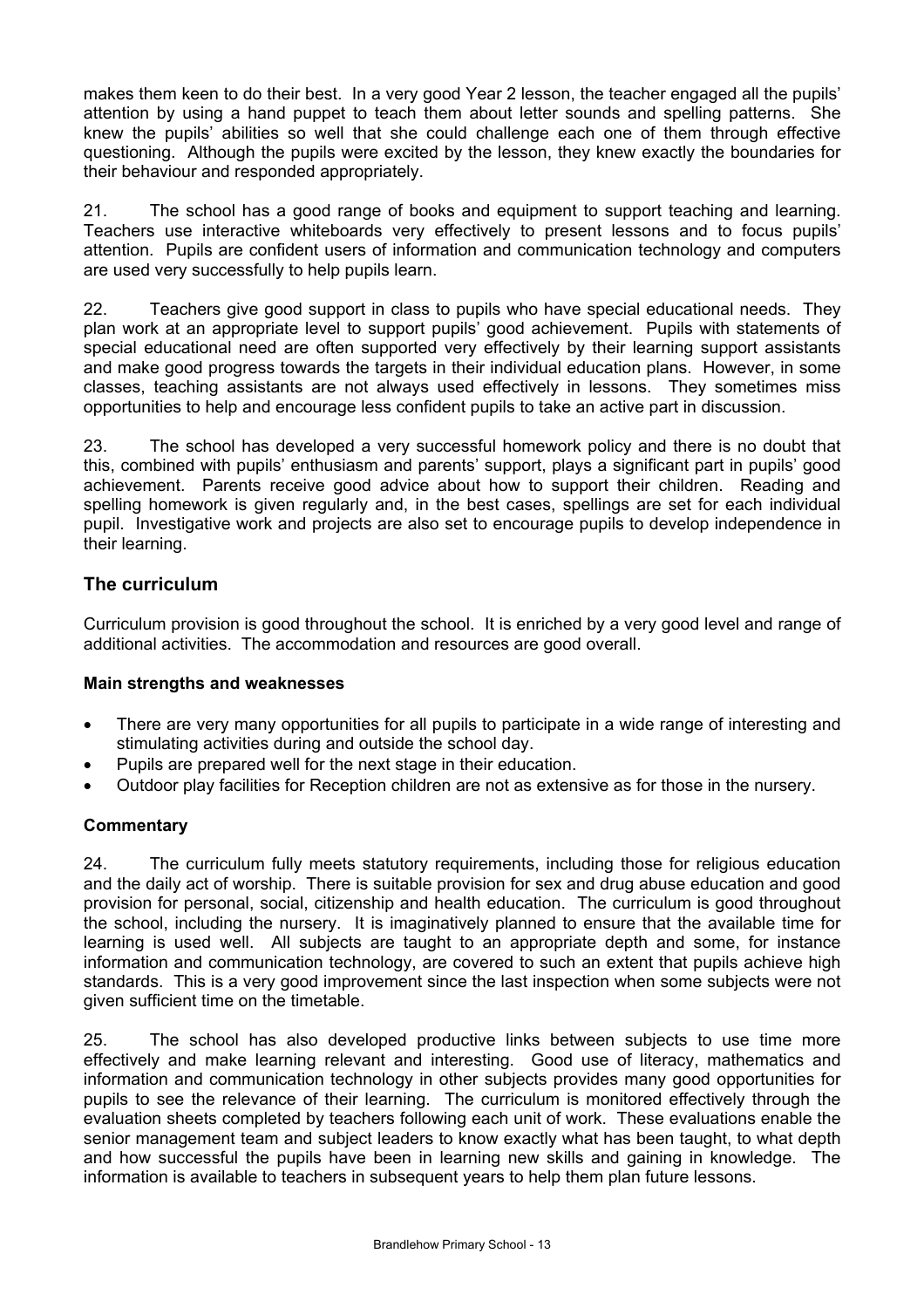26. The school gives pupils many opportunities to enjoy a wide range of experiences and activities over and above those included in the National Curriculum. Regular themed events fire the imagination of pupils, parents and carers, as well as other adults in the school. The themes chosen are often with an international or multicultural flavour, such as Black History Month, International Food and Costume week and a European Day of Languages. Links with schools abroad in such countries as Norway, Sweden, Italy and Poland bring different cultures into school and foster good relationships, understanding and appreciation.

27. The very good range of high quality clubs held at lunchtime and after school by teachers broadens pupils' experiences and helps to raise standards. The level of participation in sport, some of it competitive, and in art, dance and drama is very good. This is also a very good improvement since the last inspection when pupils' involvement in the creative arts was unsatisfactory.

28. Pupils visit museums and other places of educational interest regularly. These are planned carefully to improve their knowledge and understanding in subjects such as history, science and geography. Visitors to the school help provide a focus to learning by stimulating pupils' imagination and making the work interesting. There is an annual residential school trip to the Isle of Wight for pupils in Years 5 and 6. This enables pupils to participate in outdoor and adventurous activities as well as learning to live together harmoniously in an environment away from home.

29. The curriculum is organised very thoughtfully for children in the Foundation Stage. It is planned with the individual needs of children in mind and fully meets requirements for children of this age. Mixed Reception and Year 1 classes entail the need to cover two different programmes of work, but this is done very successfully. Effective leadership and management ensure that the provision is planned and monitored closely. The development of outdoor play facilities has already been identified as a priority for improvement and inspection findings endorse this decision.

30. The curriculum for pupils with special educational needs is good throughout the school. Work they are given by their teachers is appropriate and based on their prior attainment. Pupils are given full access to the curriculum and are not excluded from any activities. Some pupils are withdrawn from a class to give them additional support in literacy or numeracy. This invariably takes place during class literacy or numeracy lessons so that they do not miss work in other subjects. The help they receive enables them to have more confidence in other subjects as their basic skills are much improved.

31. The school currently has no pupils whose English language acquisition is at an early stage of development. As with all other pupils, the school has good procedures for identifying the individual needs of pupils and plans effectively to meet those needs. Essential information is included in the whole school assessment procedures. Activities are appropriate and adapted well, so that pupils have full access to the curriculum and make good progress.

32. As a result of the good quality curriculum with its many extras, the pupils are capable of coping with the demands of the next stage in their education. The good provision for nursery children ensures that they move seamlessly into Reception and Year 1 and continue to achieve very well. Year 6 pupils transfer confidently to secondary education, many with high levels of skill and knowledge in a range of subjects. The very close links with local secondary schools are instrumental in helping pupils transfer without worry or stress.

### **Care, guidance and support**

Pupils' personal development is tracked very well. Pupils' views are actively sought and they play an important part in deciding about areas for school improvement. The provision for pupils' care, welfare, health and safety is good.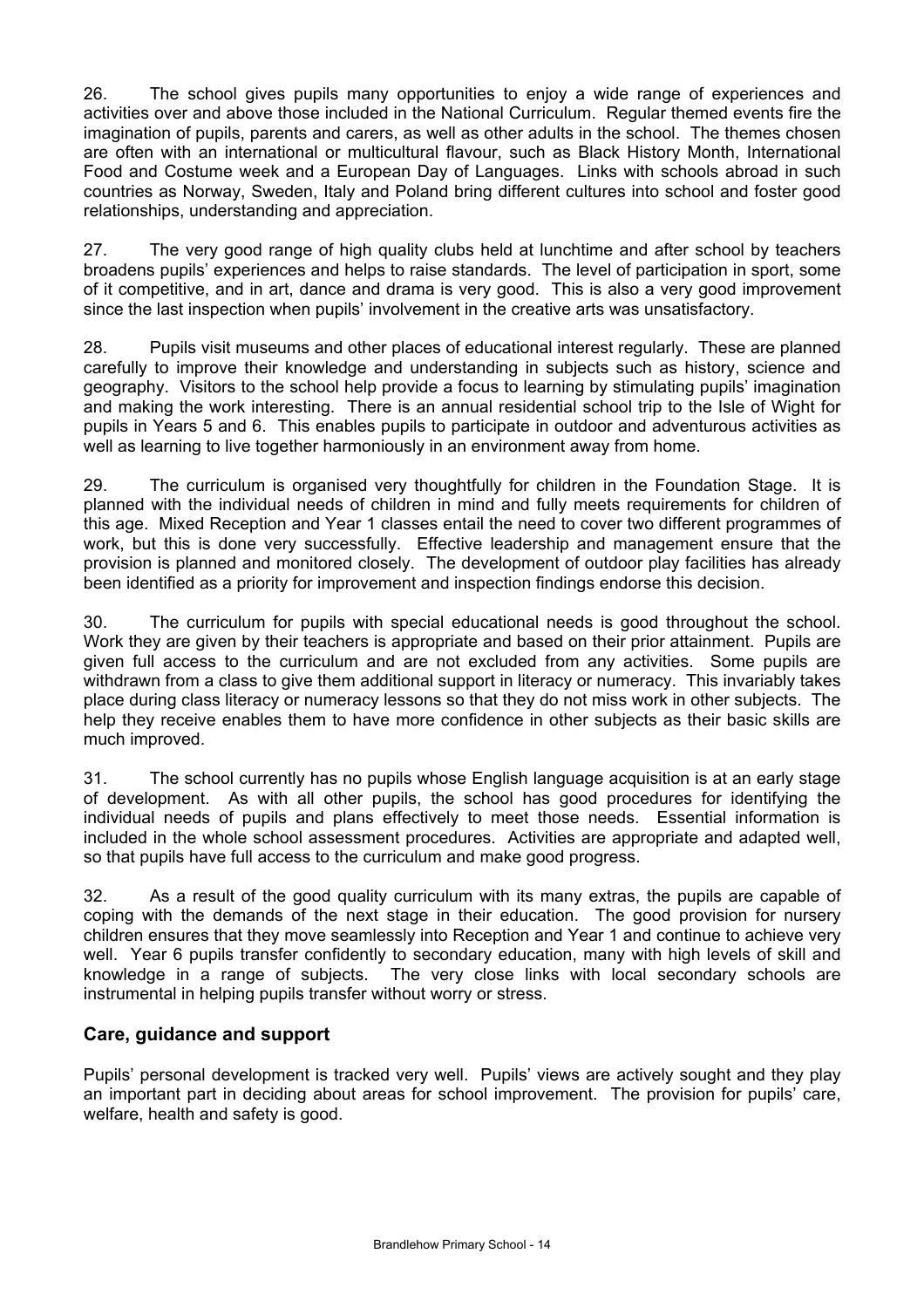### **Main strengths and weaknesses**

- There are very effective induction procedures to help new pupils settle in quickly.
- The school actively seeks and acts upon pupils' views.
- Staff and governors are fully involved in risk assessments and health and safety reviews.
- The targets set for some pupils with special educational needs are not specific enough.

### **Commentary**

33. Very good induction procedures for new pupils ensure that they settle in quickly and begin to learn. Pupils start confidently in the nursery because of the programme of visits and discussions between staff and parents prior to admission. They feel safe and happy within the very warm and caring environment. If pupils start at the school in older year groups, they are assigned a 'buddy' to show them around and help them understand school procedures. As a result they fit in quickly and begin to take an active part in school life.

34. Pupils' views are taken fully into account through the school council. Pupils are very positive about their role as councillors and are currently looking at ways in which they can improve the school playground and the toilets.

35. Child protection procedures are firmly in place. All adults know the importance of the procedures and how to raise concerns. First aid systems are good. Parents appreciate the good levels of care given to their children and have great confidence in the school.

36. There are very good procedures for monitoring pupils' personal developments as they move through the school. Adults know pupils individually and provide good levels of care. Warm relationships between adults and pupils mean that pupils feel comfortable and supported. They are very happy that there is someone they can turn to for help and advice.

37. Pupils with special educational needs are tracked appropriately to monitor their progress. Their work is discussed and evaluated each half term. In a few cases however, the targets set are not specific enough and so it is difficult for progress to be measured accurately. This can result in targets remaining the same for several terms. Liaison with outside agencies is good. The school receives good advice and support to ensure that pupils with statements of special educational need receive good levels of care.

38. The school has good health and safety procedures in place. Staff and governors are vigilant in ensuring that the environment is kept safe by routinely checking grounds, buildings and equipment and carry out full risk assessments. The site supervisor liaises very closely with the headteacher, and governors to keep them all informed of concerns, which are promptly addressed.

### **Partnership with parents, other schools and the community**

The school has developed very good partnerships with parents that contribute significantly to pupils' success in their learning. The excellent links developed with other schools provide a wealth of high quality experiences to help pupils learn. Community links are very good.

### **Main strengths and weaknesses**

- Excellent links with other schools provide a great variety of useful resources which makes learning exciting for the pupils.
- Strong links with the local community ensure that pupils and their families are supported well.
- Good information about school matters, including the curriculum, is provided for parents.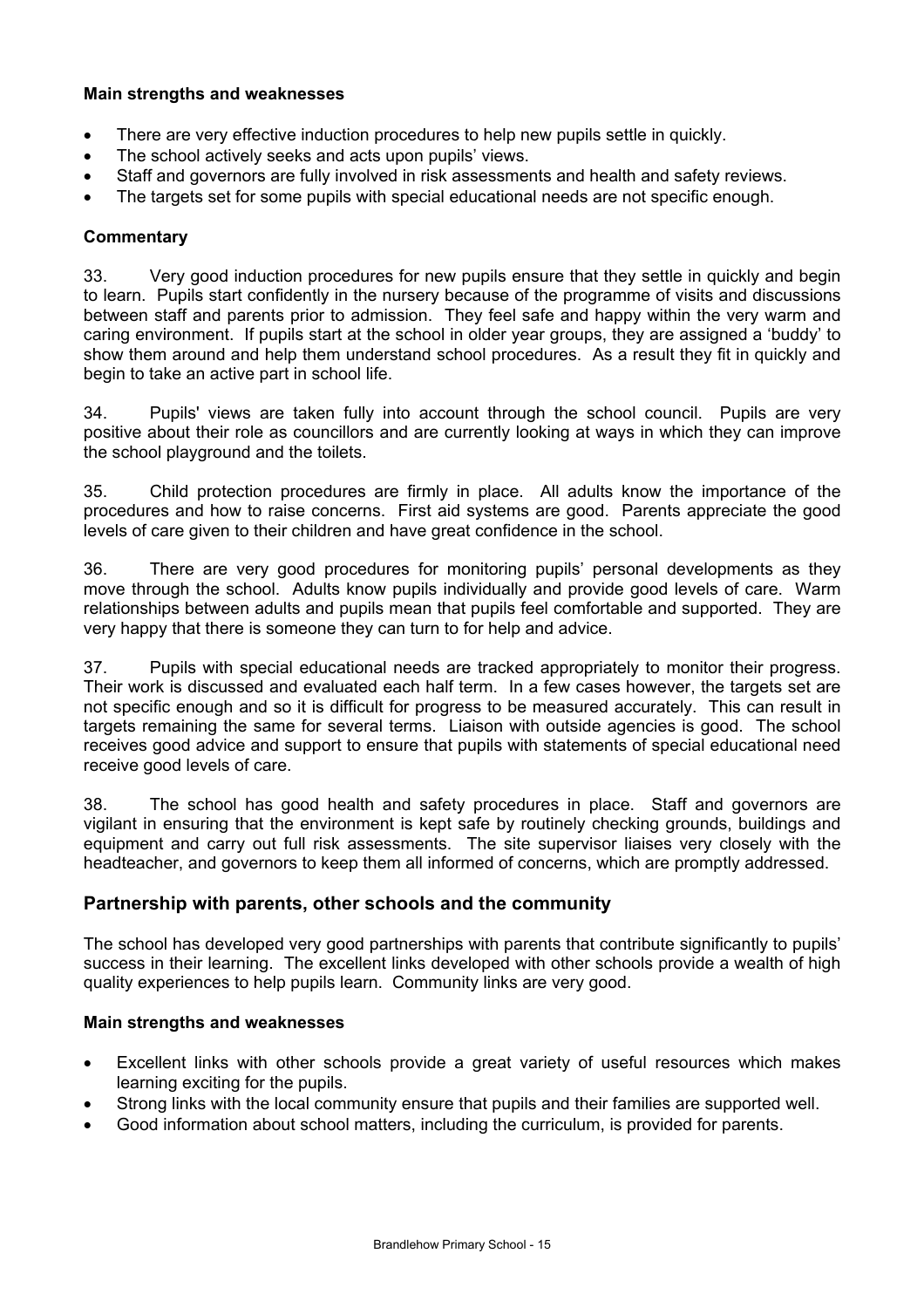### **Commentary**

39. Excellent links with other schools allow staff to work together and learn from one another. As a result teachers have developed their expertise in subjects such as, physical education, modern foreign languages and information and communication technology. There are many useful links with schools in other countries such as, Italy, Spain, Poland, Norway and Sweden. Correspondence between the schools helps pupils understand about life within other cultures. Sports fixtures with local schools develop pupils' personal and social skills within an atmosphere of friendly competition. A programme of visits prior to moving to secondary school supports pupils very effectively and ensures that a smooth transfer takes place.

40. The school benefits from successful links with the community. The local vicar visits regularly to take assemblies and employees from local firms help pupils improve their reading skills. This is part of the school's programme to try to meet the needs of those pupils who have been identified as not achieving well enough in reading. The annual barbecue held at the school is a popular community event which includes neighbours as well as parents and friends.

41. A good range of information is sent to parents on a regular basis to let them know what is happening. Curriculum information is provided at the beginning of the school year and half termly thereafter. This is helpful to parents in supporting their children with homework. The school website contains much useful information, including the behaviour and anti-bullying policies.

42. Written annual reports for parents about their children's progress are good. They inform parents what their children know, understand and can do and give some areas for further development. There are good opportunities for parents to discuss pupils' progress informally at the beginning and end of the school day, as well as at formal consultation evenings. Parents really value these opportunities, which contribute to the very good relationships they form with teachers.

43. The school involves parents and carers of pupils with special educational needs from the moment their child is identified as being in need of additional help. During meetings, parents and carers are made aware of the targets set for their children and are always provided with a copy of the individual education plan. This means that parents are fully aware of how they can support their children at home.

44. Parents appreciate the manner in which the school deals with their concerns and complaints and feel confident that any worries or suggestions will be addressed promptly. The parent teacher association raises considerable funds, as well as organising social events to further relationships between home and school. Funds have been used to improve resources such as, new mats for the pupils to use during gymnastics sessions in the hall.

### **LEADERSHIP AND MANAGEMENT**

Leadership and management are good overall. The headteacher provides very effective leadership and she is ably assisted by senior staff. Management systems are successful in ensuring the smooth running of the school and pupils' good achievement. Governance is good.

### **Main strengths and weaknesses**

- The headteacher provides a very clear direction to the school's work.
- The Foundation Stage is led and managed very well.
- Senior members of staff provide very good role models for their colleagues.
- There are very successful systems to recruit and train new teachers.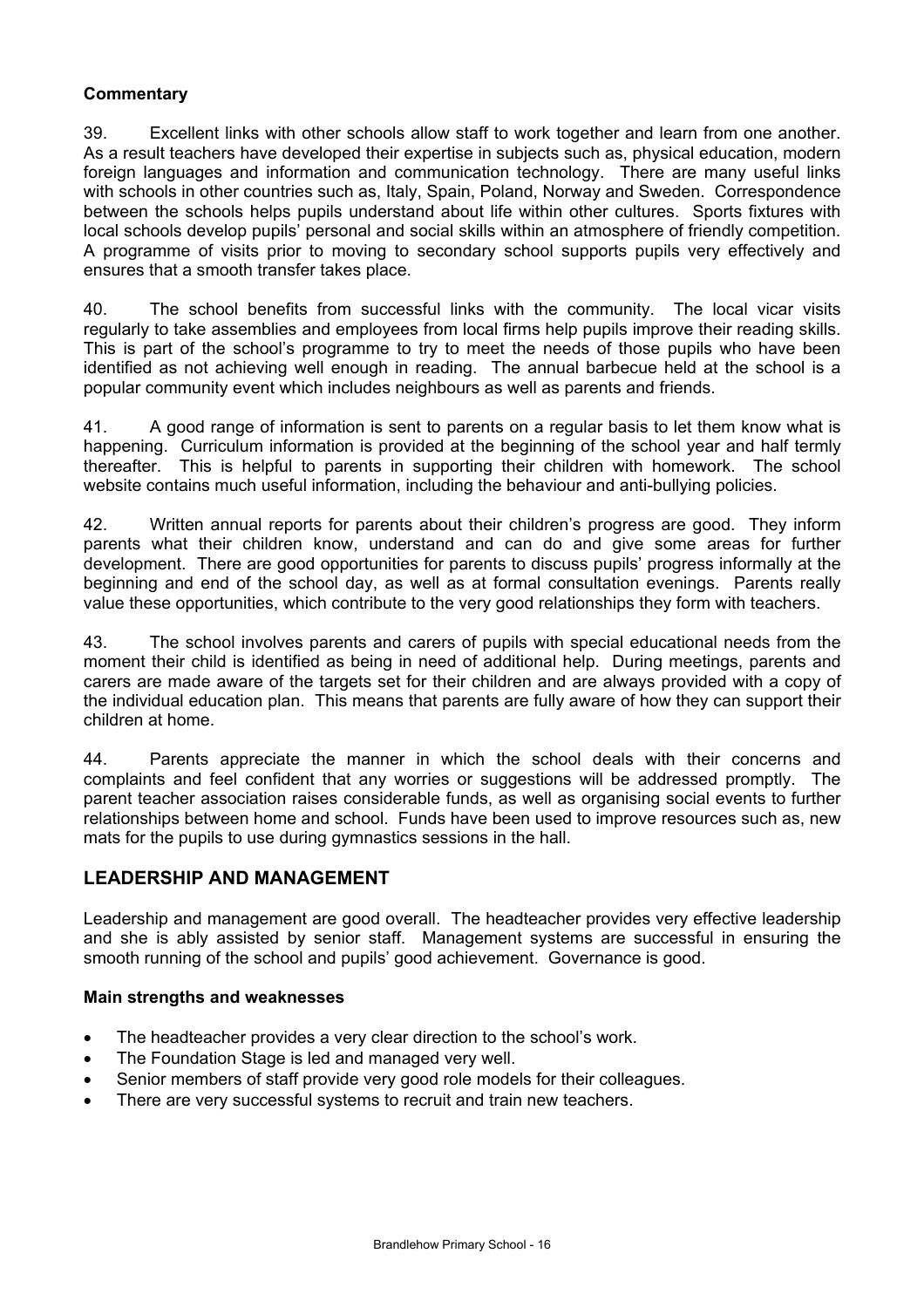### **Commentary**

45. The continued success and development of the school is due principally to the very effective leadership of the headteacher. Very good knowledge of pupils, staff and the community generally, informs decisions about school improvement. There is clear evidence that these improvements are having a major impact on pupils' good achievement. A firm commitment towards using information and communication technology to support pupils' work across the curriculum has led to standards in the subject being well above those expected in a primary school. Similarly, a commitment towards high achievement has led to the development of effective assessment systems, which identify pupils in need of further support.

46. Curriculum development is planned and managed carefully. The core subjects of English, mathematics, science, religious education and information and communication technology are led successfully. Curriculum teams work together to co-ordinate provision for other aspects of pupils' development. These focus on humanities, creative and physical development. Very good coordination between the Foundation Stage and older age groups enables pupils to achieve successfully from the time they first start school.

47. The decision to mix Reception and Year 1 classes was taken some years ago as a response to high pupil mobility in those age groups. This enables class sizes to be managed effectively but also presents a considerable challenge because of the different programmes of work that need to be taught. Very good leadership and management have enabled the school to meet these challenges and provide a high quality education for its youngest pupils.

48. The management of the provision for pupils with special educational needs is satisfactory. Records are kept up-to-date and liaison with outside agencies is good. The weekly 'drop in' facility for parents and carers gives them the opportunity to discuss their children's progress informally.

49. Overall, management systems are good and enable the school to function smoothly. There are good systems to recruit and train new teachers. This enables vacancies to be filled quickly and means that new staff are already familiar with the school's procedures and policies. The professional development of staff is a high priority. Advanced skills teachers are on hand to coach and support new members of staff. There is room for improvement however, in monitoring the work of teaching assistants more closely to ensure that all provide effective and well planned support.

50. Governance is effective. The governing body is supportive and active in the life of the school. Governors meet regularly to monitor its work. They receive good information about pupils' achievement and provision generally and are therefore well placed to make decisions about future developments. Governors enjoy good relationships with staff through their regular visits and attendance at school functions. In addition, governors have recently been linked to curriculum teams to help them monitor school provision even more effectively. The governing body ensures that the school meets its statutory responsibilities in most respects, although some of the required information has been omitted from the school's prospectus and governors' annual report to parents.

### **Financial information**

#### *Financial information for the year April 2003 to March 2004*

| Income and expenditure $(E)$ | Balances $(E)$ |                                  |
|------------------------------|----------------|----------------------------------|
| Total income                 | 776.923        | Balance from previous year       |
| Total expenditure            | 777.493        | Balance carried forward to the r |
| Expenditure per pupil        | 3,351          |                                  |

| Income and expenditure $(E)$ |         | Balances (£)                          |         |
|------------------------------|---------|---------------------------------------|---------|
| Total income                 | 776.923 | Balance from previous year<br>125,566 |         |
| Total expenditure            | 777.493 | Balance carried forward to the next   | 124.994 |

51. Financial systems are good and ensure that funds are spent effectively for the benefit of the pupils. Best value principles are used when planning for items of major expenditure. Spending is monitored carefully and governors take an active role in this. Their spending decisions are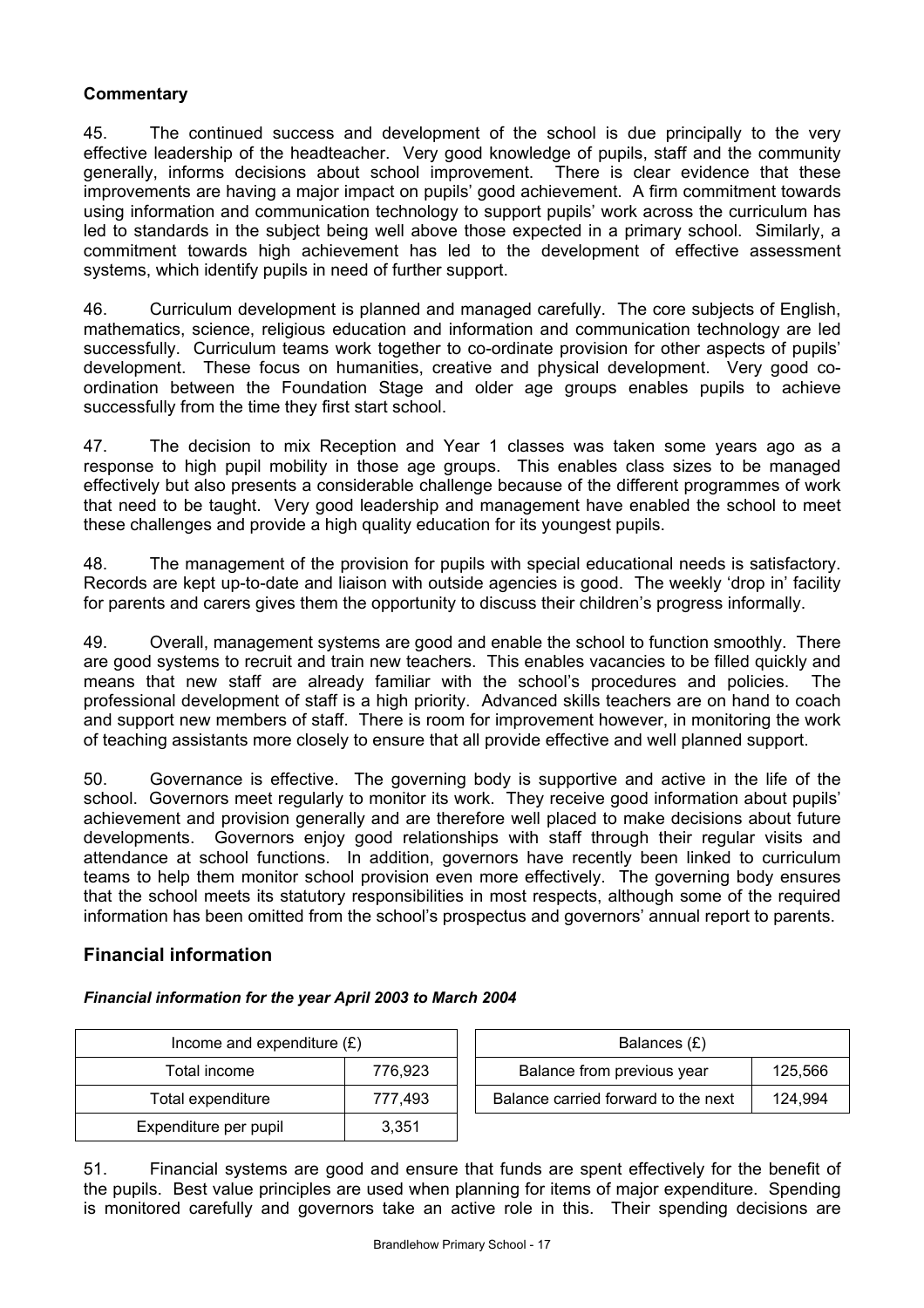informed well by their comprehensive knowledge of the school. Considerable funds have been carried forward in the past few years, following the sale of the site manager's house. Plans are in hand to use these funds to build a new classroom to replace the mobile classroom on site and to improve facilities for staff. These projects are due to begin soon and should be completed later this year.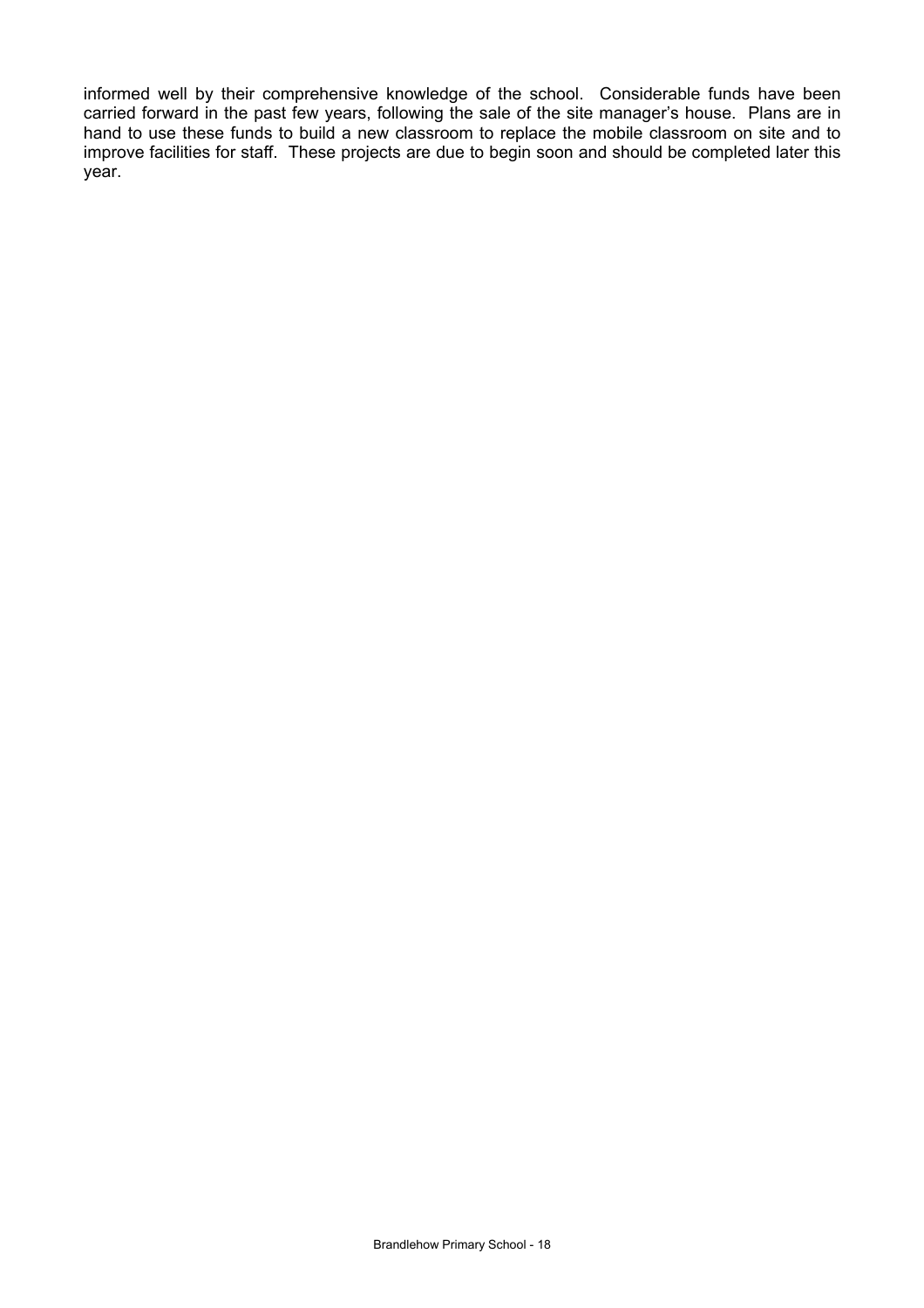# **PART C: THE QUALITY OF EDUCATION IN AREAS OF LEARNING, SUBJECTS AND COURSES**

## **AREAS OF LEARNING IN THE FOUNDATION STAGE**

52. Provision for children in the Foundation Stage is **very good**. There has been good improvement since the last inspection, especially in the nursery. The majority of children enter the nursery classes after their third birthday and attend part-time initially and full-time as they get older. Currently, there are 23 children in mixed Reception and Year 1 classes. This arrangement aids the continuity of their education and prepares them well for the next stage of their schooling.

53. Attainment on entry was broadly average at the time of the last inspection but recently many children have started nursery with attainment levels above those expected nationally at this age. Most children, including those with learning difficulties and English as an additional language make very good progress. By the end of their Reception year, most children achieve and many exceed the expected learning goals because of the very good teaching in both the nursery and Reception classes. Detailed, regular and thorough assessments help the teachers to plan effectively in meeting the children's needs. These assessment systems have been developed over the past few years and have been effective in raising children's achievements.

54. Leadership and management of the Foundation Stage are very good so the team of skilled teachers is very effective and provides a high quality service. There is a clear understanding of the areas needing further development.

## **PERSONAL, SOCIAL AND EMOTIONAL DEVELOPMENT**

Provision in personal, social and emotional development is **very good** overall**.**

### **Main strengths and weaknesses**

- The children are happy and confident because of the trusting and warm relationships they enjoy with staff.
- Many activities are organised to contribute towards the development of children's personal and social skills.
- Children work and play together well and this contributes to their achievements in all areas of their learning.

### **Commentary**

55. Many children are already exceeding the early learning goals set for them so they are prepared very well for their work in Year 1. All children, including those with special educational needs and English as an additional language, make very good progress in expressing their needs and feelings because of the happy, warm and trusting relationships that they have with adults.

56. Adults show children how to care for, value and respect one another. Children are keen to learn and enjoy coming to school. The children co-operate and share with others and follow classroom routines effectively. They know the importance of taking turns and concentrate and sit quietly when appropriate. They work and play together successfully. The quality of teaching is very good in this area of learning.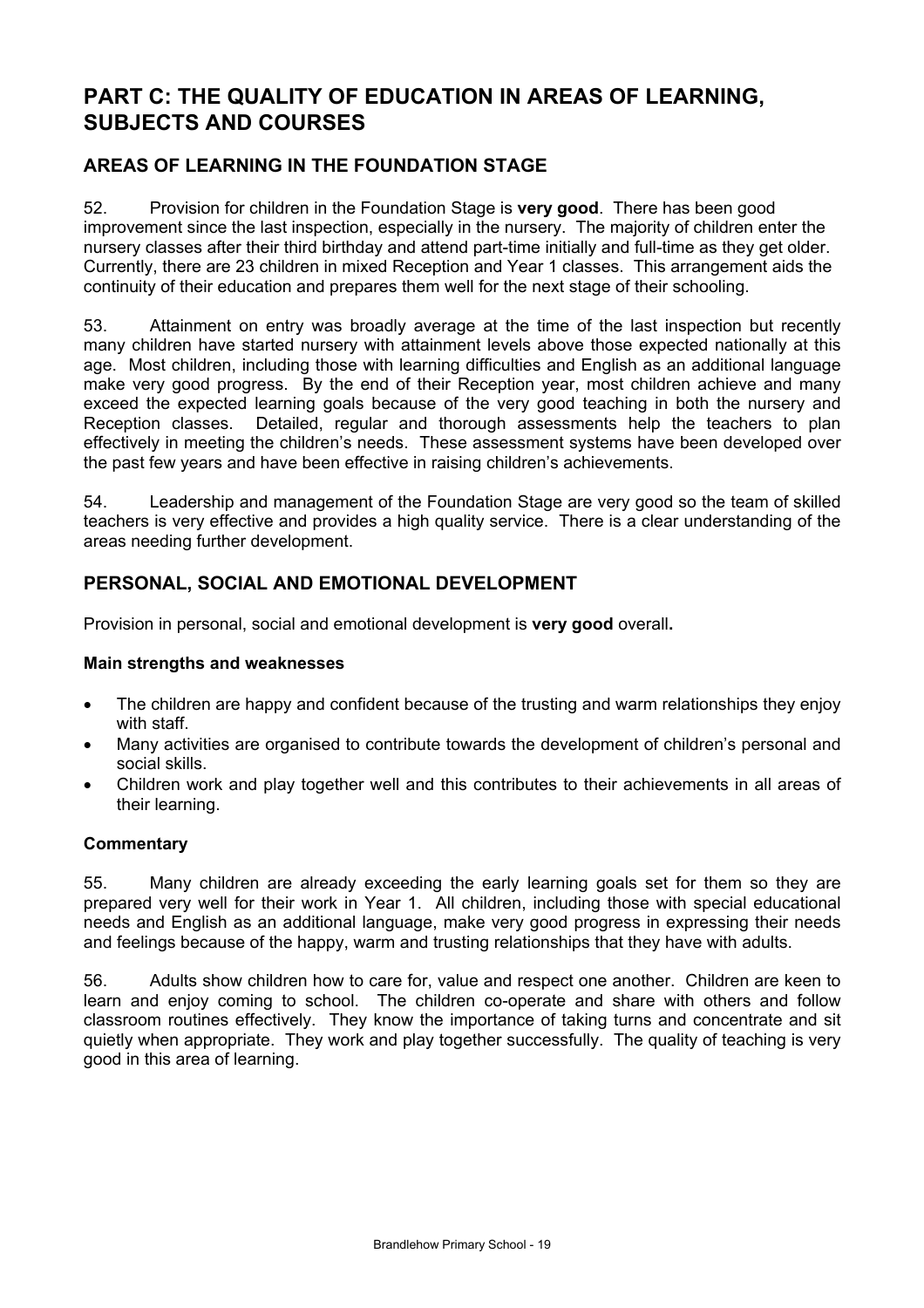# **COMMUNICATION, LANGUAGE AND LITERACY**

Provision in communication, language and literacy is **very good.** 

### **Main strengths and weaknesses**

- Children achieve very successfully.
- There is a high emphasis on developing speaking and listening skills and this contributes effectively to children's learning in many subjects.
- Good development of phonics and the teaching of reading contribute to high levels of attainment.

### **Commentary**

57. Most of the children in Reception are likely to reach or exceed the early learning goals set for them by the end of the year because of the very good teaching and range of activities offered. Children achieve very well in this area of learning because of the many opportunities for speaking and listening in both nursery and Reception classes. Their confidence in speaking in clear, audible and logical sentences from a very young age is extended by effective teaching. Children are constantly encouraged to use talk to clarify their ideas whether working in whole class, groups or individually.

58. Many activities concentrate on improving reading and writing skills. The children's phonic knowledge is good. Most can tell the difference between letter sounds and names. In the Reception classes many recognise basic punctuation, such as capital letters and full stops. Reading levels are high and many are well on the way to becoming fluent readers. They show a great enthusiasm for books and clearly enjoy reading and listening to stories. Many are able to use their phonic knowledge to write simple words and sentences.

59. Children are given regular structured opportunities to read and write in small groups. The intensive support and teaching from adults during these sessions and the structured home school reading links contribute to the children's progress. The largely passive role of the teaching assistants during whole class sessions is less effective in helping the children learn.

# **MATHEMATICAL DEVELOPMENT**

Provision in mathematical development is **very good.** 

### **Main strengths and weaknesses**

• Children develop their knowledge of number, shape, space and measures through very well planned structured activities and lessons.

### **Commentary**

60. Nearly all the children are likely to meet and most will exceed the early learning goals. This is because of the well structured activities and range of tasks organised to take their learning forward. The quality of teaching is very good and consequently children make very good progress in this area of learning.

61. Many children in the nursery can recognise, match or write numbers up to 10. In the Reception classes, most can identify two and three-dimensional shapes and some talk confidently about their properties. Many children understand simple addition and subtraction up to ten. They use appropriate mathematical language and are beginning to understand symmetry, shape and measurement.

### **KNOWLEDGE AND UNDERSTANDING OF THE WORLD**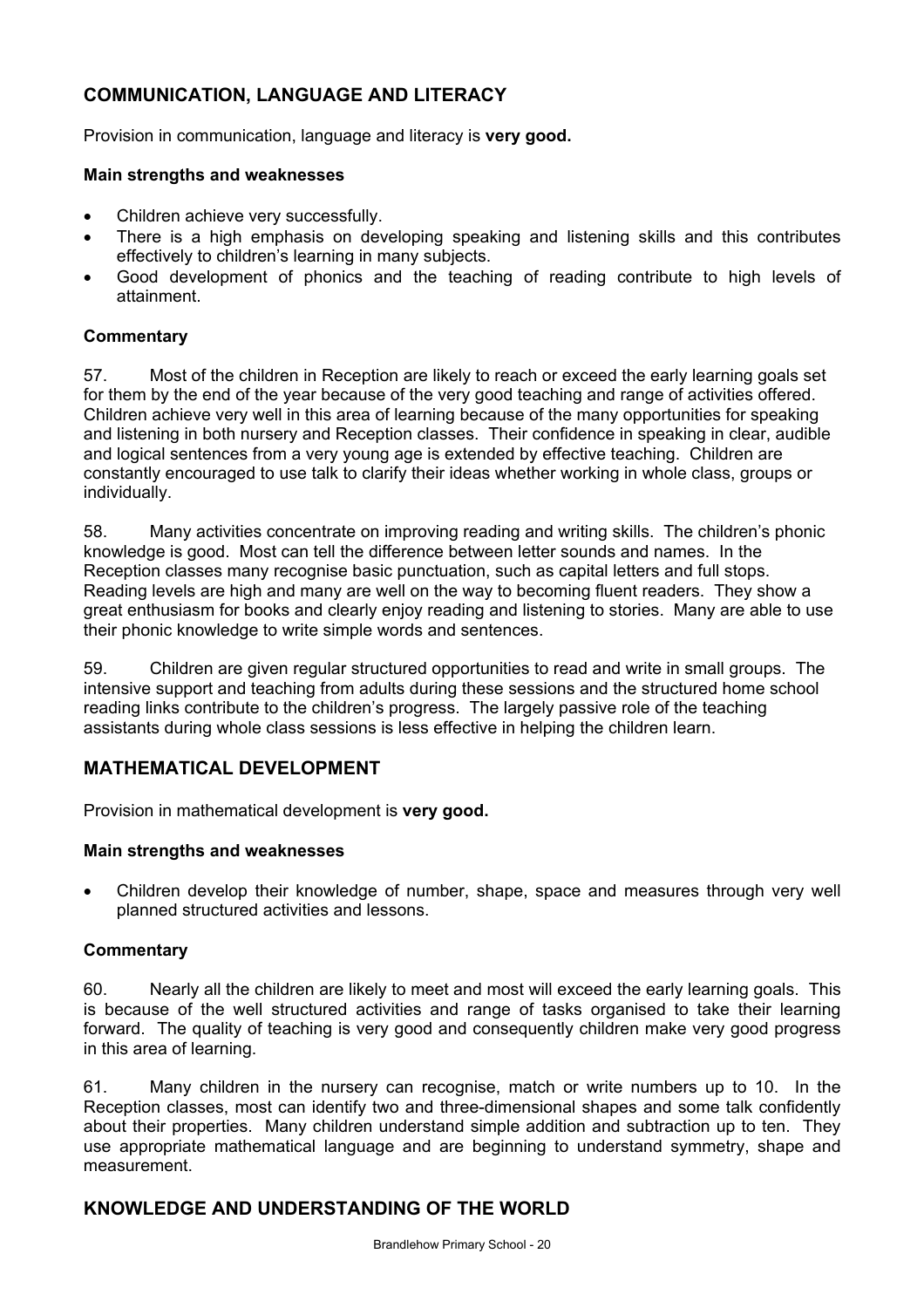Provision in knowledge and understanding of the world is **very good**.

### **Main strengths and weaknesses**

- A wide range of experiences helps to extend children's knowledge of the world around them.
- Good cross curricular links make learning more relevant and interesting.
- Very good levels of speaking and listening contribute to children's high achievement.

### **Commentary**

62. Provision for this area of learning is very good. Most of the children are likely to reach and many will exceed the expected levels by the end of Reception. Teaching is very good and provides many opportunities for children to investigate the world around them at first hand.

63. Children find out about how things grow by planting seeds and bulbs in the garden areas. In information and communication technology they are very skilled at using the mouse and a range of programs on the computers. They are also confident users of digital cameras, often photographing events in their classrooms. Children are developing clear ideas about past and present events in their own lives and an understanding about a range of cultures and beliefs. Effective links are planned between subjects so that children get the most out of their activities. In the Reception classes, for example, children enjoyed decorating their pictures of Elizabeth 1 while counting the sequins used on her dress. In the nursery, children match pictures of animals to their habitats and justifying their choices. The children's very good levels of speaking and listening are extended significantly through their activities in this area of learning.

## **PHYSICAL DEVELOPMENT**

Provision in physical development is **good.** 

### **Main strengths and weaknesses**

- Good use is made of small tools and materials to promote fine motor skills.
- There is not enough outdoor play equipment for Reception children.

### **Commentary**

64. The nursery, an area of concern in the last inspection, has been developed substantially. It now provides equipment and opportunities to develop a good range of physical skills. Children learn to climb, jump and land confidently. They show good levels of co-ordination and control in movement. In the outdoor Reception area, these opportunities are more limited. However, children still make good progress overall in physical development and are on course to exceed the early learning goals at the end of the Reception year. The school has clear plans to extend the provision in Reception very soon. There are many good opportunities for children to handle tools, such as scissors, pencils and paintbrushes correctly and to use construction toys and malleable materials.

### **CREATIVE DEVELOPMENT**

Provision in creative development is **satisfactory**.

### **Main strengths and weaknesses**

- Children learn to use paint and other media successfully to express themselves.
- The lack of imaginative play opportunities in Reception classes limits children's opportunities to develop these skills to a higher level.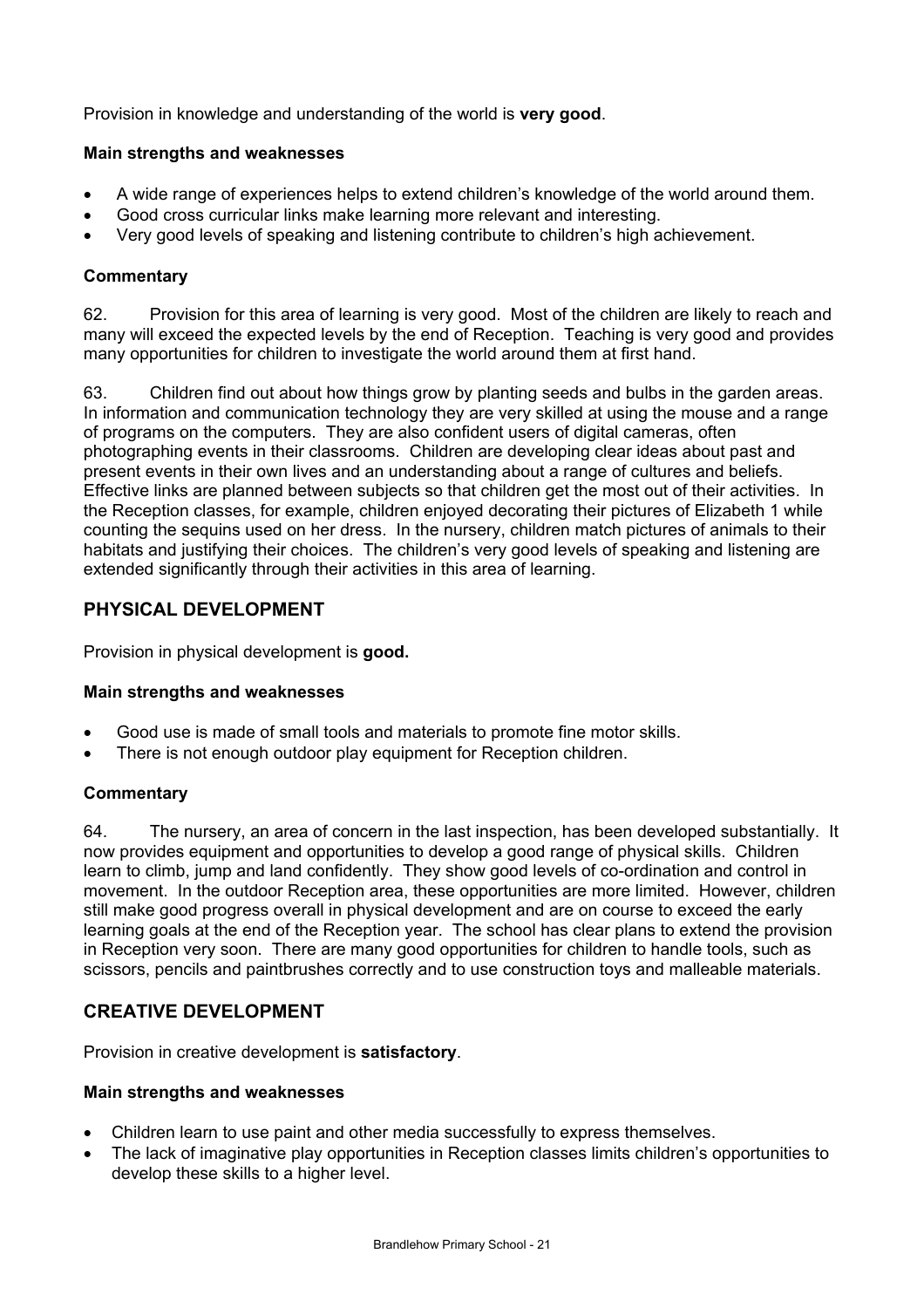### **Commentary**

65. The provision for creative development is satisfactory. Most children are on course to meet the early learning goals at the end of the Reception year and some will exceed them... Children of all abilities make satisfactory progress because there are fewer opportunities to work creatively and imaginatively in the nursery and Reception classes. The children play well together using the available props for role play. However, facilities for developing imaginative play are limited by space and resources. Children learn to use paint and other artistic media successfully. High quality charcoal drawings of mobile phones show their careful observational skills. Models of phones, made from boxes and scrap material, show a good attention to detail for children of this age.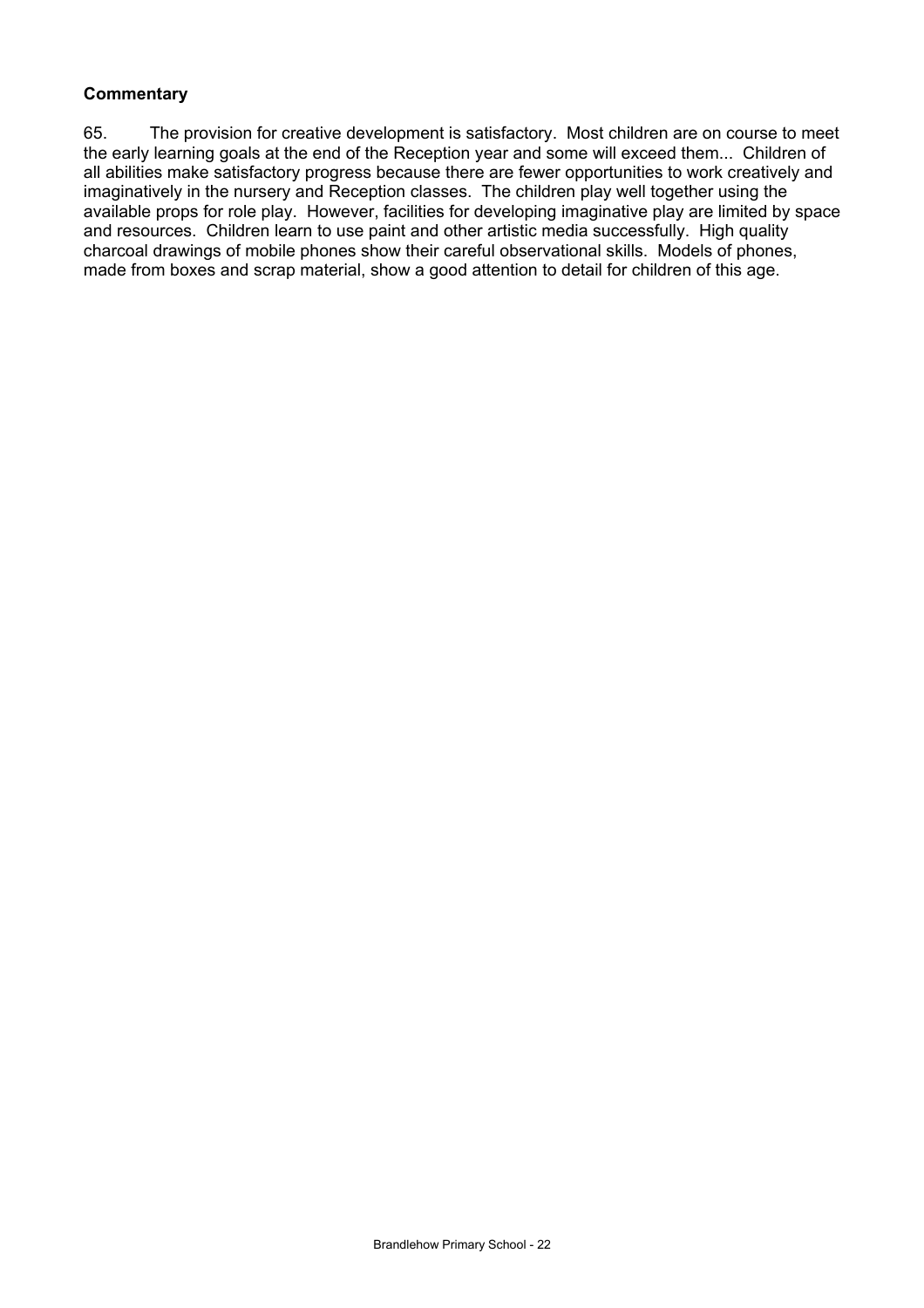### **SUBJECTS IN KEY STAGES 1 and 2**

### **ENGLISH**

Provision in English is **good.** 

#### **Main strengths and weaknesses**

- Pupils have very good speaking and listening skills.
- They have very positive attitudes to their work and these contribute to their good achievement in the subject.
- The brightest pupils are really challenged by the work and enjoy considerable success.
- Handwriting and presentation are unsatisfactory.
- Teaching assistants are not always deployed effectively to help pupils in lessons.
- Some useful initiatives have been introduced to help pupils identified with weak literacy skills.

#### **Commentary**

66. Pupils in Year 6 reached expected levels for their age in the 2004 national tests. These standards were lower than those achieved by Year 6 pupils in previous years and reflected the fact that the small cohort of pupils included one third with special educational needs. The school had tracked the progress of all the pupils in the cohort very carefully and had provided additional support to try to meet their needs. This was successful in writing, where virtually all pupils made the expected progress between Years 2 and 6. Progress in reading however, was more haphazard.

67. In Year 2 also, standards fell considerably. They were well below average, compared with well above average in previous years. Again the cohort included a high proportion of pupils with special educational needs who did not reach the levels expected nationally.

68. The school has since reviewed its strategies for helping pupils with weak literacy skills. More specific provision is now in place and is proving successful. Useful strategies include intensive sessions with adults to help pupils develop their phonic skills more successfully. In addition, very good levels of support are provided within lessons by additional teachers. Reading volunteers are also contributing well as they listen patiently to pupils reading. Pupils are benefiting greatly from these strategies and are making good progress.

69. Year 6 pupils this year are on track to reach above average standards for their age by the end of the year. Those with special educational needs look likely to achieve well in relation to their prior attainment. Most pupils write at length, using an extensive vocabulary. They have a great many opportunities to practise and extend their literacy skills in other subjects and this also contributes to their good achievement. The brightest pupils achieve highly. They write in a very mature fashion, showing a good knowledge of literary style. The presentation of their work, however, is often untidy and poorly handwritten and this detracts from the overall quality. Pupils show very positive attitudes to reading. They read widely from the very good range of books available in their classroom and the library. Reading resources have been recently updated to include more non-fiction and material which appeals to boys, particularly. These, along with pupils' own enthusiasm, are contributing successfully to their current good achievement in reading.

70. Pupils in Year 2 are likely to reach standards which are well above those expected for their age. This is principally because of the very high quality of teaching that pupils are currently receiving as well as the very good provision in previous years. Pupils in Year 2 are desperate to learn and to succeed. They participate eagerly in lessons, responding with great enthusiasm to the innovative teaching strategies used. They are achieving successfully in both reading and writing and their speaking and listening skills are well above average. The brightest pupils, those with English as an additional language and those with special educational needs are making good progress. An additional teacher supports the learning of the pupils with special educational needs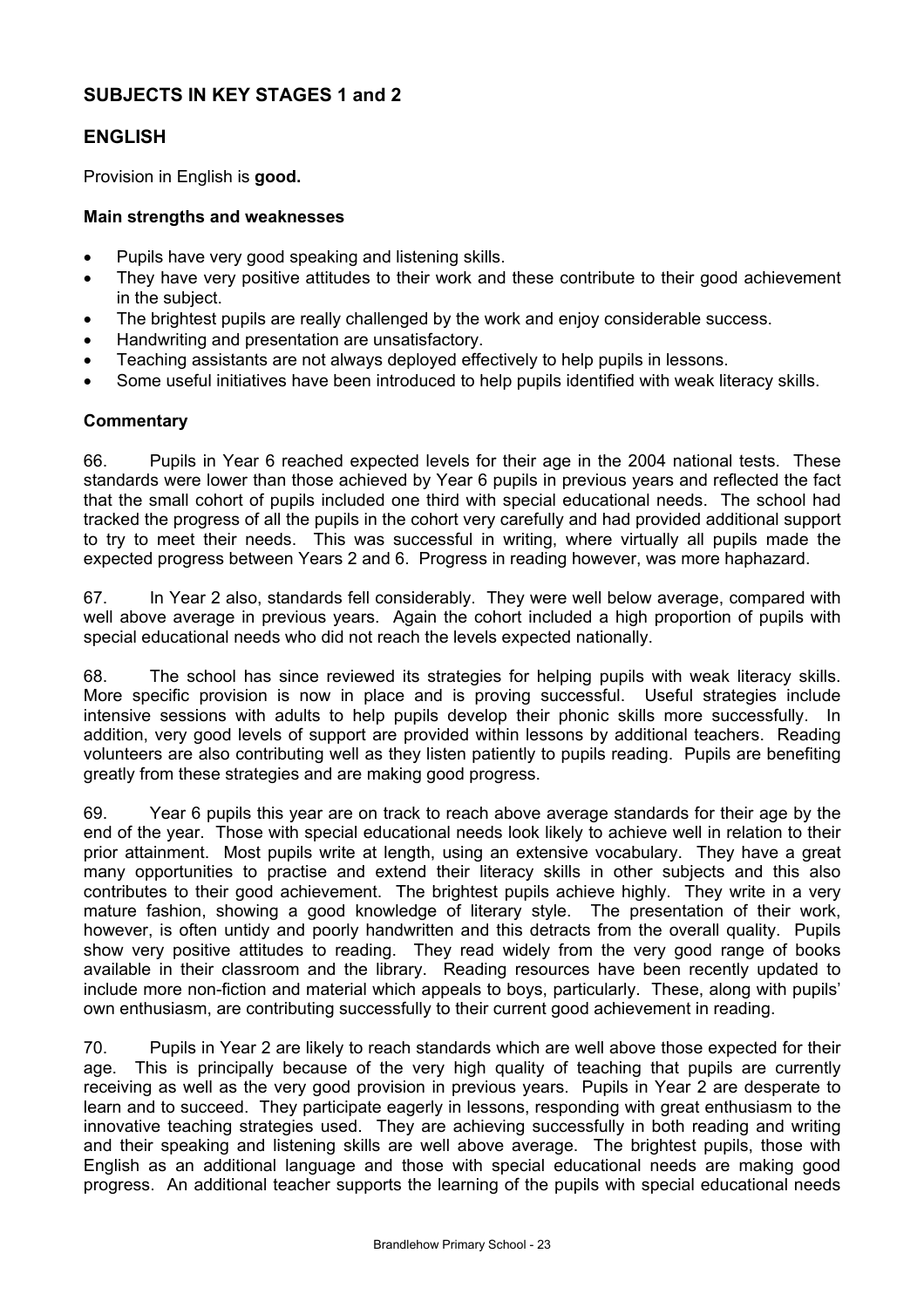and this is working extremely well. It means that these pupils take an active part in the class lesson and that they also receive the extra help they need during their independent work.

71. The quality of teaching in English is good overall. It is very good in Years 1, 2 and 5. Pupils in these year groups make significant progress. Strengths in the teaching generally include good questioning skills which really make the pupils think about their responses. Their answers are valued by teachers so that pupils develop confidence in taking part in lessons. Homework is carefully organised. Pupils receive regular reading, spelling and other homework which helps them practise what they have learned in their literacy lessons at school.

72. Some teachers have extremely high expectations of their pupils and this is what makes the teaching especially good in some year groups. In an excellent lesson in Year 5 for example, the teacher expected pupils of all abilities to pick out key features of the text during a story telling session. She had prepared the lesson with great attention to the needs of different groups of pupils. Some were listening for double and triple negatives in the text, some trying to identify themes such as 'Love conquers all,' and 'Good versus evil,' and others listening for traditional beginnings. Because the work was pitched accurately to meet different capabilities, and the teacher inspired pupils with her own enthusiasm, the degree of pupils' involvement was exceptional. Pupils had confidence in their own abilities and offered their ideas readily in the subsequent discussion. They set to work eagerly on their tasks, the teacher reminding the most able pupils that their character plans had to contain metaphorical language. Pupils wanted to continue the work, even when the lesson had finished.

73. Some teaching assistants provide very good support to pupils and have a considerable impact on their learning, especially those pupils with statements of special educational need. Others have little impact on pupils' learning, especially during the taught part of lessons, when they often sit passively at the back of the class.

74. Some guided reading sessions, including those in Year 2 and Year 5, are dynamic and successful, ensuring that all pupils are thoroughly engaged on tasks which will help them move on in their learning. Others are poorly organised, with little direction and challenge in the activities offered.

75. The subject is led and managed effectively. However, not enough time has been spent on monitoring teaching and learning directly to identify some of the weaknesses identified above. Some useful assessment procedures have been introduced in writing and this has enabled teachers to track pupils' progress regularly and identify those pupils in need of further support. This shows good improvement since the last inspection. A similar assessment system in reading will begin shortly, to complement current procedures. Monitoring and evaluation of the subject have identified several areas for development, including handwriting. There is a good commitment to improvement within the subject and a real will to succeed.

### **Language and literacy across the curriculum**

76. Pupils benefit greatly from a very wide range of opportunities to develop and use their literacy skills in other subjects. Reports of scientific investigations, letters to pen-pals in Poland, election manifestos for the school council all provide a focus and meaning to pupils' literacy work. The good emphasis on cross-curricular work has a significant impact on the development of literacy skills. Pupils are expected to write at length about their work in geography, history and religious education.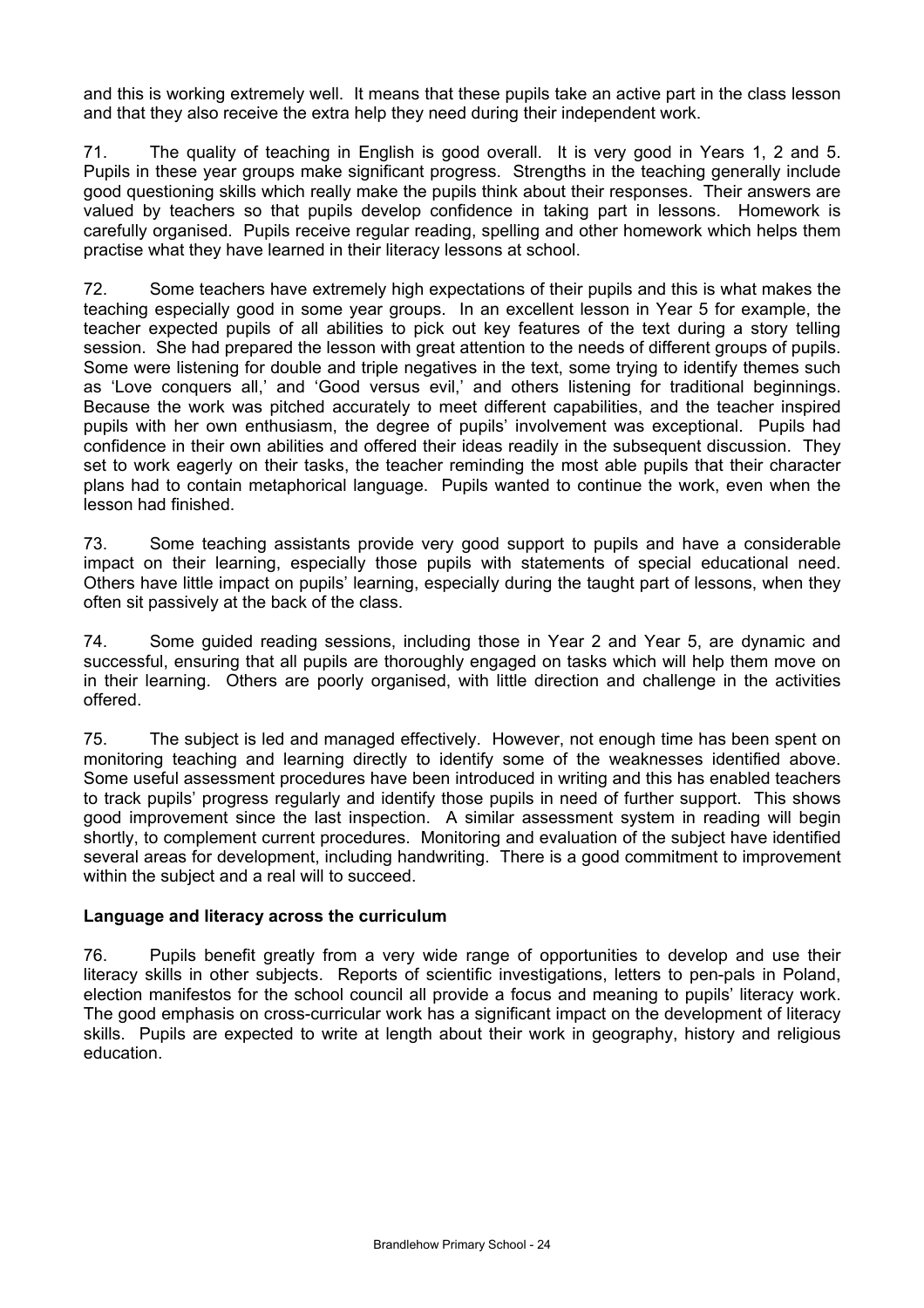# **MATHEMATICS**

Provision in mathematics is **good.**

#### **Main strengths and weaknesses**

- The quality of teaching is good so pupils achieve successfully.
- The use of teaching assistants is not always effective in supporting pupils' learning.
- The subject is led and managed very effectively.
- Assessment procedures are very good and are used appropriately to raise standards.
- Pupils have very good attitudes to their work.

### **Commentary**

77. The standards attained in the 2004 tests taken by Year 2 pupils were well below the national average. This was largely due to the high number of pupils with special educational needs. However, pupils currently in Year 2 are working at levels well above those found nationally. Many pupils are attaining standards higher than expected.

78. Year 6 pupils gained average standards in the 2004 national tests. Standards fell from previous years because of a higher than average proportion of pupils who had special educational needs. Eight out of 21 were on the special needs register, including two with statements of special educational need. Nevertheless, standards in 2004 were still above those found in similar schools.

79. Pupils currently in Year 6 are set to attain standards above those expected nationally by the end of the year. Pupils, including those with special educational needs and those for who English is an additional language, are achieving well in all aspects of mathematics. Their understanding of number and their mental arithmetic skills are strong and enable them to complete work accurately, quickly and confidently.

80. The good standards reached are direct results of the good teaching pupils receive as they move through the school. Teachers have high expectations of their pupils and plan work very carefully to challenge pupils of all abilities. They create a positive working environment and insist on high standards of work and behaviour. Pupils respond positively and learn at a good rate, as they are able to concentrate without interruption. This was clearly seen in a very good Year 5 lesson about symmetry. The teacher made learning more interesting by challenging the pupils to test out hypotheses about the lines of symmetry to be found in various regular and irregular polygons. The pupils rose to the challenge and worked very hard to reach their own conclusions and formulate further hypotheses to be investigated in the next lesson.

81. Support assistants are usually effective when working with specific individuals or groups of pupils when their input is planned and they know exactly what they should be doing. They are less effective during the initial taught part of lessons, when opportunities are missed to explain new concepts and encourage less confident pupils take an active part in discussion.

82. The subject is led and managed very effectively. Teaching is monitored closely to identify areas for further development. Teachers' planning and pupils' books are examined to ensure that the subject is taught to the correct depth and that appropriate work is set for pupils of different abilities.

83. The very good procedures for assessing pupils, tracking their progress and setting appropriate targets are effective in raising levels of achievement. The data collected is used to identify any groups or individuals who are not making enough progress so that they can be given additional support. The use of a computer program to test and analyse pupils' knowledge and understanding of the various aspects of mathematics is proving particularly effective. It is helping teachers identify those pupils who are struggling with their work and also those with a specific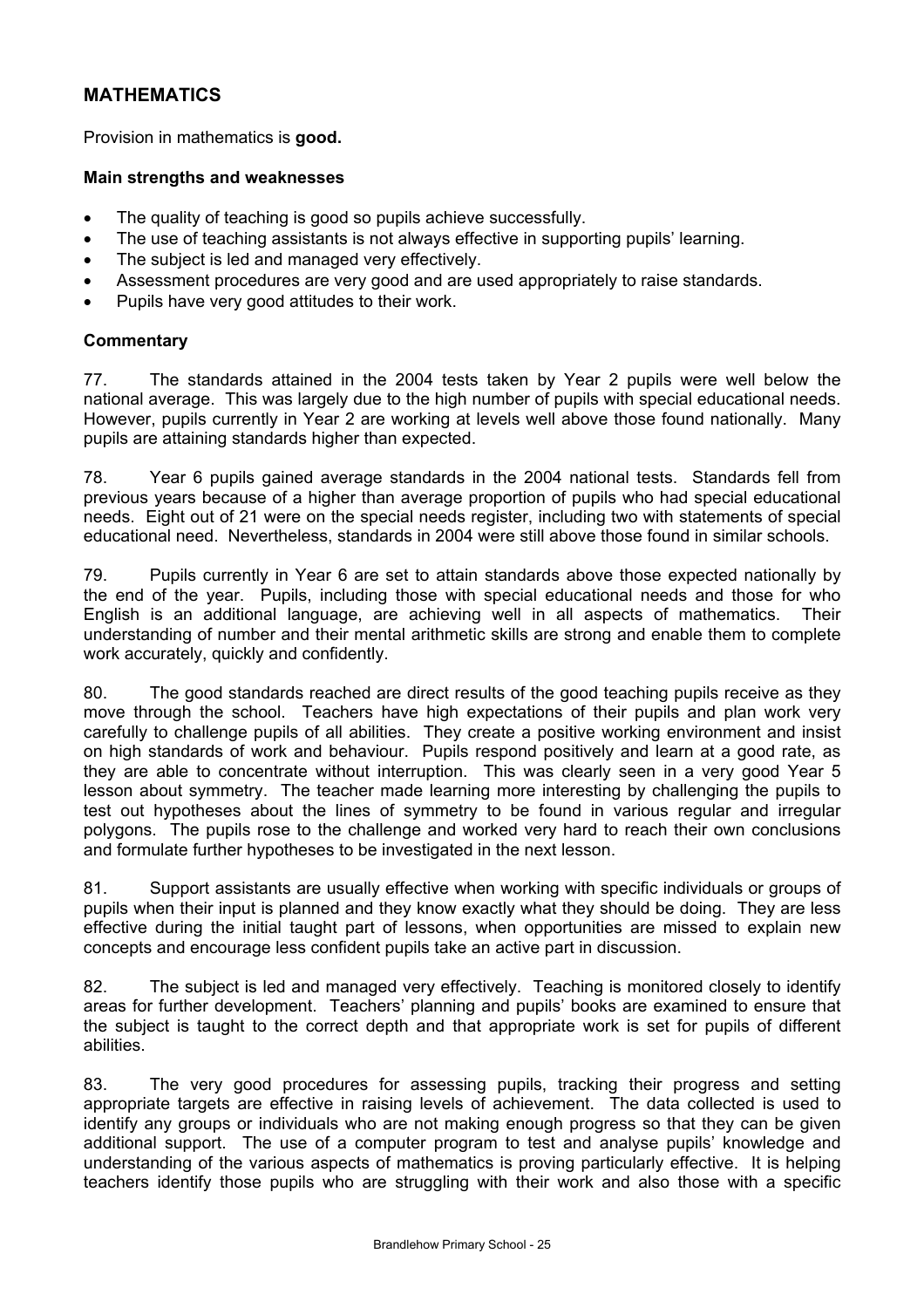aptitude for the subject. The results of national and other tests are also carefully analysed to highlight any areas of strength or concern.

84. Pupils thoroughly enjoy their lessons. They are keen to learn and are proud of their many achievements. The majority successfully complete work in lessons and assignments set as homework.

85. There has been a good improvement in mathematics since the last inspection. The quality of teaching and the assessment procedures have improved.

### **Mathematics across the curriculum**

86. The pupil's skills in mathematics are often used effectively in other subjects. These links prove useful; making learning more relevant and helping pupils reinforce their skills and understanding in mathematics. For example, pupils often measure in science lessons and draw tables and graphs of their findings. In geography they calculate distances and use coordinates in their map work.

### **SCIENCE**

Provision in science is **good.**

### **Main strengths and weaknesses**

- Currently, pupils are reaching standards above those expected for their age.
- Pupils really enjoy the subject and work hard in lessons.
- Good opportunities for investigative work make lessons stimulating and interesting for pupils.
- Good use is made of literacy and information and communication technology skills to support work in science.

### **Commentary**

87. In the 2004 national tests, standards in Year 6 were well below national expectations. This was principally because of the high proportion of pupils who had special educational needs in a small cohort. School records show that most pupils' achievements were in line with their capabilities. A few however, did not make as much progress as they did in English and mathematics. Currently, pupils in Year 6, including those with special educational needs and English as an additional language, are achieving well and are on track to meet above average standards in this year's national tests. Pupils in Year 2 are on track to reach well above standards in the teacher assessments at the end of the current year. This represents good improvement since last year when standards were assessed as being well below average.

88. The school has taken on many initiatives to develop the science curriculum linked to the development of the environment. The school's emphasis on developing skills of scientific enquiry is evident in lessons and in discussions with pupils. They are confident in using scientific language and, from an early age, understand the use of a fair test. Older pupils understand and use complex vocabulary well. They approach investigative work with enthusiasm. They work well with each other and readily discuss the advantages and disadvantages of measuring variables. For example: Year 6 pupils could discuss how many weights should be added to test the stretch in various elastic bands. The pupils' highly developed levels of speaking and listening contribute greatly to their success in the subject.

89. The quality of teaching is good. Teachers' good subject knowledge enables them to plan thoroughly for the varying ability levels of pupils. Very effective questioning, which challenges and extends pupils' learning is a key factor in many lessons. Many opportunities are given to pupils to discuss, suggest and clarify ideas. Lessons are generally prepared and organised carefully and resources such as interactive whiteboards used well to enhance pupils' learning.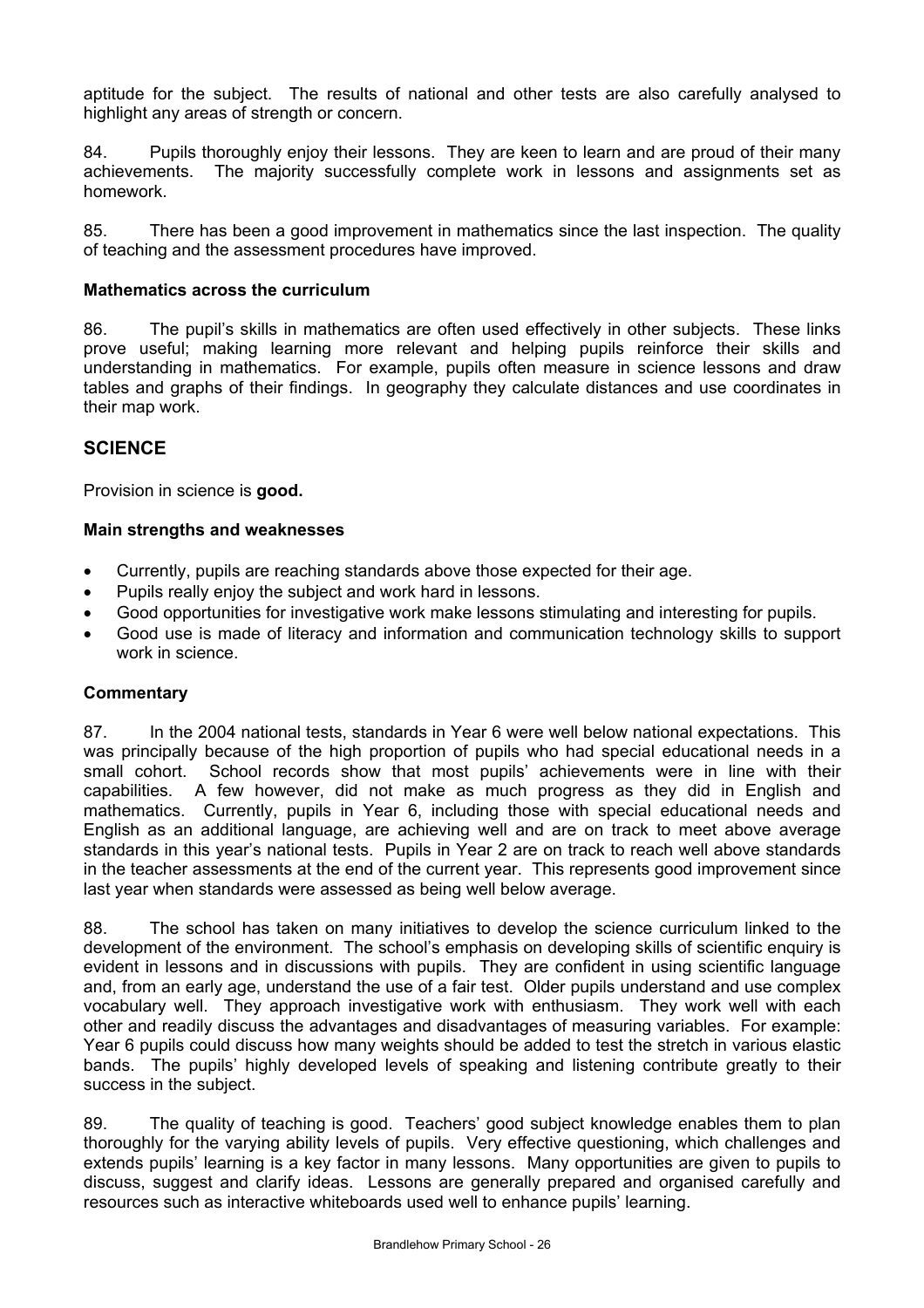90. Assessment in science is good. Teachers' feedback to individual pupils in books is evaluative and often includes comments for them to think about during lessons so that they understand how well they have completed work and what they have to do to improve. Teachers regularly evaluate how well pupils have achieved on a termly basis. This information is used to group pupils into ability groups so that work can be better matched to their ability levels. Pupils' progress across the school is now being monitored closely with the introduction of a computerised tracking record for science. This is a good improvement since the last inspection.

91. Leadership and management of the subject are good. The improvement in the school's assessment procedures and use of scientific enquiry methods are two areas developed over the last years which are already having a positive impact on pupil progress.

# **INFORMATION AND COMMUNICATION TECHNOLOGY**

Provision in information and communication technology (ICT) is **very good.** 

### **Main strengths and weaknesses**

- Standards are well above those expected at the end of Years 2 and 6.
- The quality of teaching and learning is good. Pupils achieve well.
- Resources in the subject are very good.
- Pupils really enjoy the work and behave very well.
- The subject is very well led and managed.
- There are well thought out links to other subjects.

### **Commentary**

92. By the time the pupils leave the school they reach standards that are well above those found nationally. This represents a good improvement since the last inspection when, although overall standards were judged to be above national expectations, work in modelling and control was weaker. These weaknesses have now been addressed fully. All aspects of the subject are taught to a depth that is rarely found in a primary school. This is a result of the good level of resources in the school and the constant use of the equipment. There are also very strong links with a local secondary school that enable pupils to use resources and receive specialist teaching of a high order. Many pupils have access to computers at home and good levels of parental support also contribute to pupils' good achievement. Pupils with special educational needs make good progress as they are well supported by both adults and their classmates.

93. The quality of teaching is good. Teachers have good subject knowledge and are confident in presenting lessons. They create a good working atmosphere in which pupils can concentrate and produce high quality work. Work is planned carefully at levels designed to help pupils of all abilities learn effectively. It is often imaginative and interesting. For example, in a very good Year 6 lesson, the pupils produced their own spreadsheets to help organise a party for younger pupils. They made many decisions about the food, entertainment and decorations required. They priced the items, considered the amounts of each required and used formulae to produce totals for the cost of the party. All pupils were keen to make their party the best and worked diligently to complete the task.

94. Pupils thoroughly enjoy work and are very proud of their efforts, particularly the Year 6 pupils who talked animatedly about their PowerPoint presentations. These are of a very good quality and thoughtfully produced. Pupils treat equipment sensibly and are often allowed to use digital and video cameras to record work and events such as school assemblies. They are confident users of a wide range of equipment and have a very secure understanding of how it is used in the wider world.

95. The subject is very well led and managed. There is a clear vision of exactly how the subject can be delivered successfully throughout the school. The use of class based computers and a bank of laptops is proving to be very effective in teaching the full curriculum. There are firm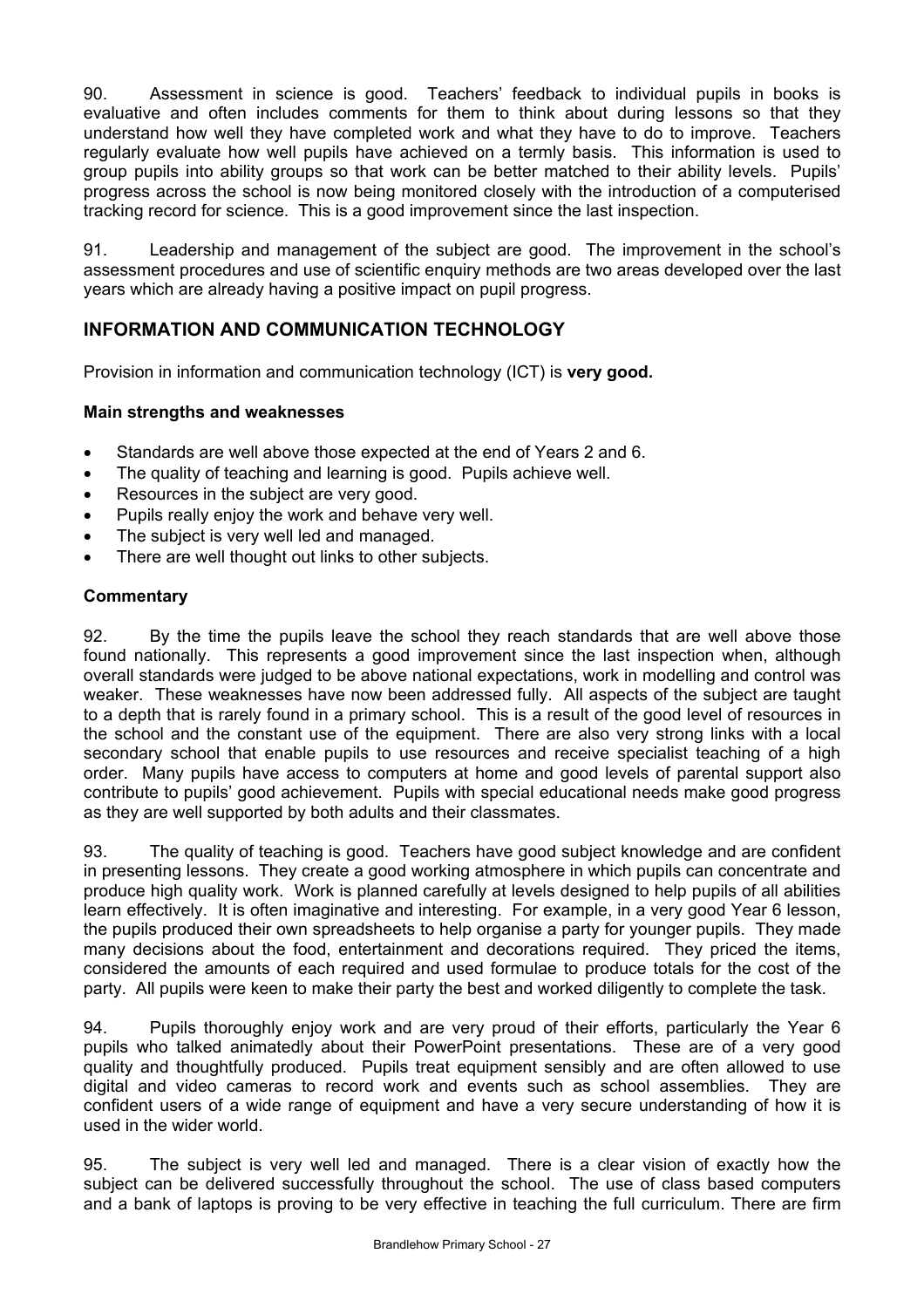plans to update and improve the school's resources so that the provision will be even more effective. The provision is successfully monitored through evaluations completed by teachers at the end of each unit of work.

### **Information and communication technology across the curriculum**

96. The school has worked hard to find useful and profitable links with other subjects to make learning more relevant and fun as well as using learning time more effectively. For example, in Year 2 the pupils use the Internet to find out more about Florence Nightingale. Year 3 pupils successfully used a digital camera to take their photographs to put in the picture frames made in design and technology lessons. The work in Year 5 is of particularly high quality. The pupils go to a local secondary school where they are able to make moving vehicles and traffic lights that are programmed through a computer. The work is linked to the design and technology curriculum and the pupils profit a great deal from this joint exercise.

### **HUMANITIES**

97. During the inspection, two lessons were seen in **religious education** and **history** and one in **geography.** Pupils' work on the walls and in their books, and teachers' plans were examined. Discussions were held with pupils to ascertain their levels of knowledge and understanding. No overall judgement about provision in geography could be made but inspection evidence indicates it is taught satisfactorily.

### **History**

Provision in history is **good**.

- Good use of literacy skills promotes high levels of attainment.
- Pupils are very interested in history.
- Untidy handwriting and presentation detract from the overall standard of pupils' work.

### **Commentary**

98. Standards in history are above national expectations by the end of Year 6. Pupils, including those with special educational needs and those with English as an additional language, achieve successfully. The school has addressed many of the areas for development indicated in the last inspection report. This indicates good improvement since the last inspection.

99. The quality of teaching is good. Different sources of evidence are used effectively to promote useful discussion and historical enquiry skills. Homework is used to extend pupils' skills of investigation. One class, for example, had to find out which year a census was not taken and why. Pupils show a good understanding of chronology and the passage of time. Young pupils in Year 1 learn about famous people throughout history, including Elizabeth 1 and Alexander Graham Bell. They describe confidently how telephones have changed since Bell's time.

100. Pupils are keen and enthusiastic, taking part readily in group and whole class discussions. Good use of literacy promotes high standards in the subject as pupils prepare reports and accounts of their historical studies. In Year 6, pupils have been studying the Ancient Greeks and have used their literacy skills well, for example to take notes about their research, write accounts of events, a newspaper report and a leaflet on the Olympics. This is an improvement since the last inspection.

101. A humanities team co-ordinates provision in history and geography, and the aspect of knowledge and understanding of the world in the Foundation Stage. This is a new form of curriculum management, recently started in school to try to co-ordinate the provision across all three key stages. A named governor has been attached to the team to monitor provision. The system, though new, appears to be working well and ensures that staff turnover does not adversely affect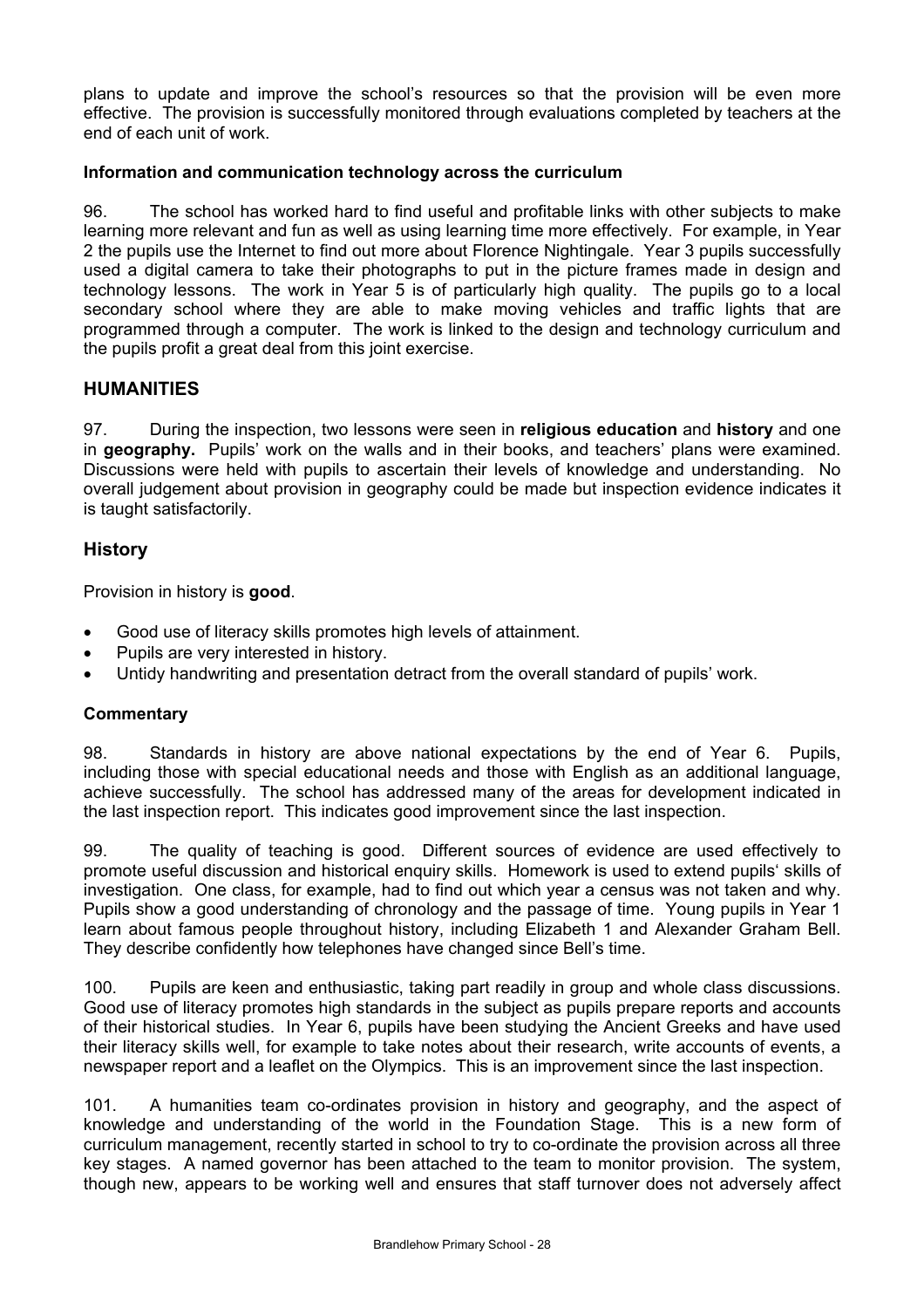the leadership and management of subjects. There are clear plans for development of both subjects which indicates the school's commitment towards improvement.

## **Religious education**

Provision in religious education is **good.**

### **Main strengths and weaknesses**

- Pupils' competence in literacy helps them to express their feelings and views well.
- Teachers often encourage pupils to reflect on their own and others' religious beliefs and values.

### **Commentary**

102. Standards in religious education are above the expectations of the locally agreed syllabus by the end of Year 6. Pupils make good progress and achieve well. The school has addressed the issues raised in the last inspection and now covers many other world religions as well as Christianity. There has been good improvement since the last inspection.

103. Teaching is good overall. In a very good mixed Reception and Year 1 lesson, pupils could identify and discuss the meanings of the symbols connected with baptism. The teacher provided a wide range of activities to consolidate their learning. Good levels of literacy were promoted as Year 1 pupils wrote about Jesus' baptism with a clear focus on the use of vocabulary. Reception children in the class were able to role-play a baptism and write baptismal cards. In another Year 1 lesson, pupils were able to reflect on special friends and their kind actions. In this well organised and highly atmospheric lesson, the teacher used her own experiences and items in her "special box" to encourage pupils to feel confident in sharing their experiences. There are many opportunities for pupils to reflect on the plight of others. Recently, many pupils have written prayers for the victims of the Tsunami. One, for example, reads 'My hope is for you to feel safe. My wish is that you do not get hurt anymore.'

104. Questioning is highly effective in promoting pupils' speaking and listening skills. They are keen to share their opinions and views. A wide range of written work shows that the subject is covered to a good depth. However, poorly formed handwriting detracts from the overall quality of the pupils' work.

105. The leadership and management of the subject are very good. The profile of the subject has been raised and much has been undertaken to improve the provision since the last inspection.

### **CREATIVE, AESTHETIC, PRACTICAL AND PHYSICAL SUBJECTS**

106. One lesson was observed in music and three in physical education during the inspection. No lessons were seen in art and design or design and technology. Teachers' plans and pupils' work in books and on display were examined.

107. Evidence shows that all aspects of **music** are covered as pupils move through the school. A skilled music specialist plans work successfully to enable pupils of all ages and abilities to achieve well. Pupils listen to music as they enter and leave assemblies. Gospel music was played in one assembly seen and the pupils told about its origin and meaning. Pupils get the chance to sing and play together in events such as the Christmas Production, Harvest Festival and singing assemblies. As a useful addition to the provision there is individual and group tuition in violin, drums and guitar. Around 20 pupils learn these instruments. Pupils enjoy listening to and performing music and are keen and eager to participate in activities.

108. The **physical education** curriculum, including outdoor and adventurous activities is covered fully. Pupils learn to swim and the majority are able to swim 25 metres confidently by the time they leave the school. This is a good improvement since the last inspection when pupils'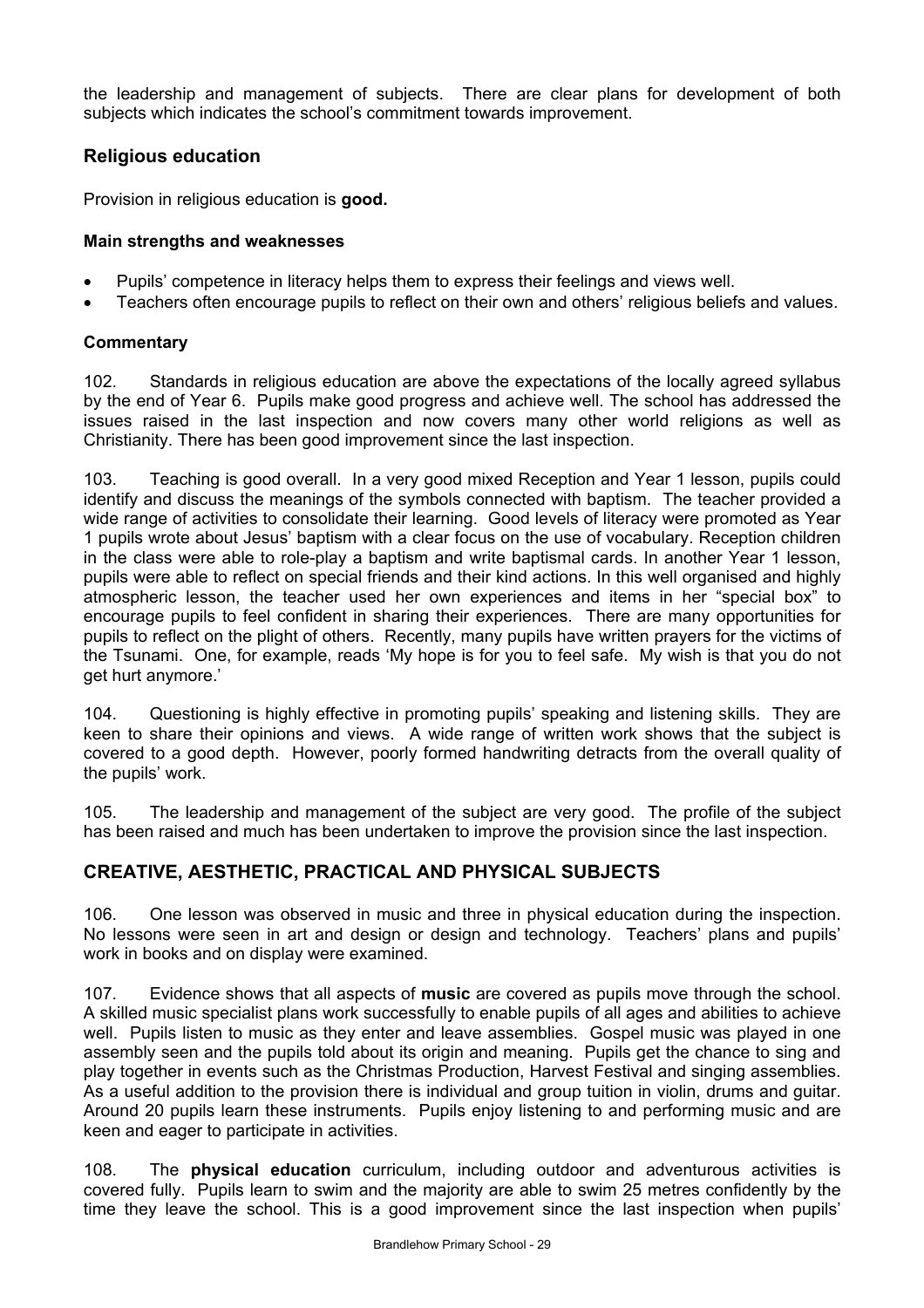progress in swimming was not monitored. A specialist coach visits the school each week and teaches games skills. When appropriate the lessons are linked to work in other subjects. For example, the Year 5 dance lesson was based on their studies of life in a Victorian school and was performed confidently by the pupils. The residential school journey by pupils in Years 5 and 6 to the Isle of Wight provides many opportunities for pupils to take part in adventurous and outdoor activities in a safe environment as well as learning to live together in harmony away from home.

109. There is a good number of after school clubs, including dance, football, netball, tennis and cross-country running. The football training culminates each year in a 'World Cup' competition with pupils representing different countries. Pupils also compete with local schools in a variety of sports. The school holds two sports days each year that are well attended and enjoyed by parents and carers as well as all the pupils who take part. The level of involvement in all kinds of sporting activities is very high and contributes greatly to the promotion of healthy living by the school. It is to their great credit that they have been awarded an Activemark Award for the high level of good quality physical education and participation in sport.

110. Pupils cover all the aspects of **art and design** and **design and technology** satisfactorily during their time at school and develop a wide range of skills and knowledge. Good curricular planning makes useful links between subjects and this helps to make pupils' learning more relevant and interesting. In art, for example, Year 1 pupils draw charcoal portraits of Alexander Graham Bell and make dazzling collages of Queen Elizabeth I as part of their studies about famous people in history. These skills are developed well as pupils become older and, by Year 6, close observational drawings of fruit are of high quality, showing good pencil techniques. Design and technology work includes models of telephones in Year 1, picture frames in Year 3 and pop-up cards in Year 4. Pupils evaluate their work satisfactorily and are able to say how their designs might be improved. The newly formed staff team responsible for creative development across the school shows great enthusiasm and commitment towards developing the subjects in the future.

## **PERSONAL, SOCIAL AND HEALTH EDUCATION**

111. Provision in personal, social and health education is good. Pupils' personal development is catered for effectively through the teaching they receive on a day to day basis. They often get the chance to work together and see the value of being a member of a team. The very good range of extracurricular clubs and activities supplement the opportunities provided in daily lessons. The good provision for religious education ensures that pupils learn to reflect about their feelings and actions and how these impact upon others. Science lessons cover aspects of sex and drugs abuse education. An additional programme of sex education lessons has recently been approved by governors.